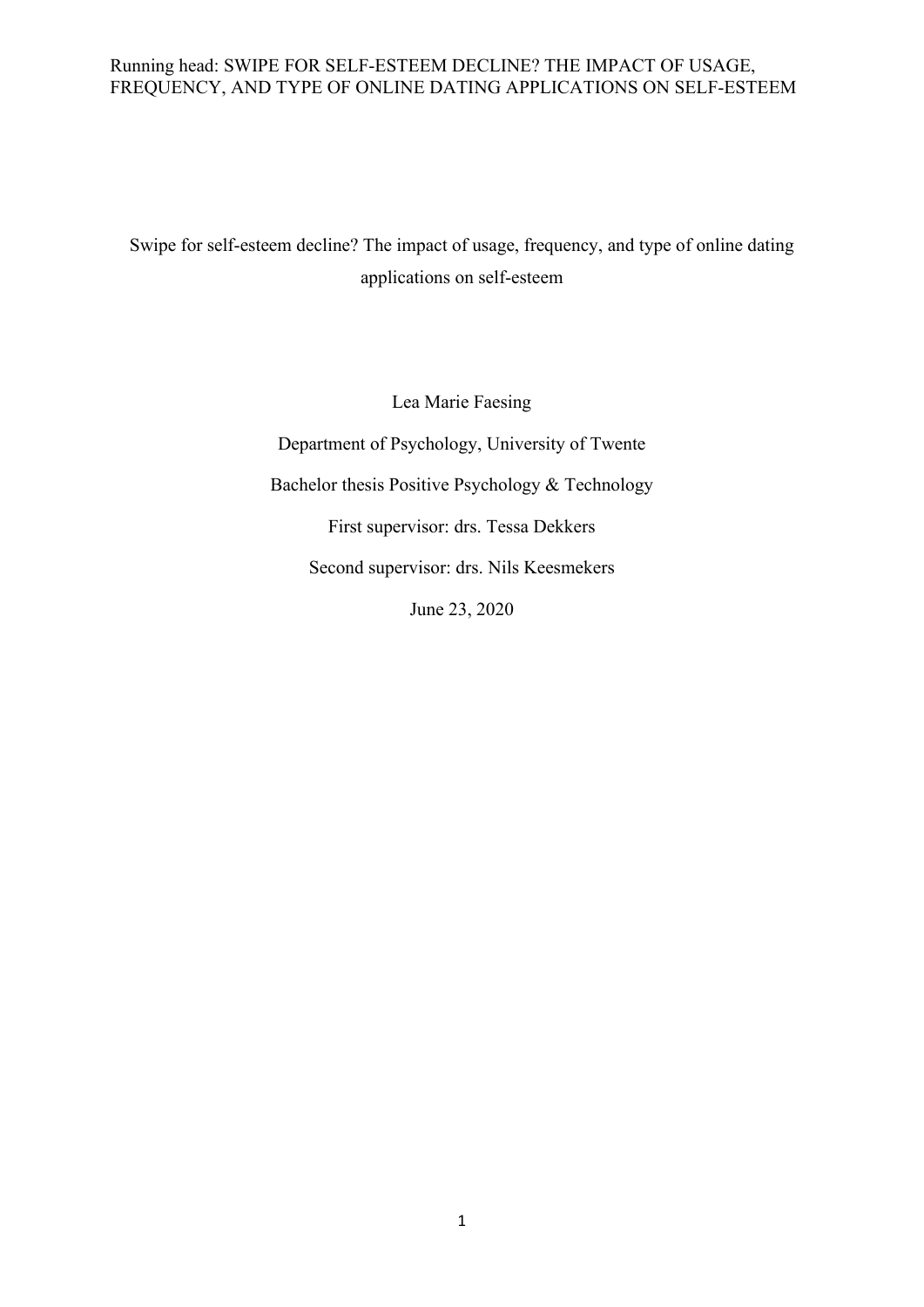#### Abstract

In this study, based on the sociometer theory and the assumption of a great likelihood of social rejection and self-criticism prevalent among online dating applications, the main effect of online dating application usage, online dating application usage frequency, online dating application type and its interaction with frequency and type in relation to self-esteem was examined. In total, 229 participants divided into online dating application users and non-users partook in a cross-sectional online survey. By simple and multiple regression analyses no significant difference between users and non-users, regardless of the impact of frequency, type or the interaction between frequency and type were revealed. However, the analyses conducted in this study highlight the fundamental relevance of online dating application usage in the 21<sup>st</sup>century dating life and thereby the need for future research in this field. The current study can be understood as groundwork, which points out directions for supplementary studies including investigation of the continuity of the impact of online dating applications by applying longitudinal study designs to ascertain effects over time, a standardized approach for categorization of past online dating application users, and examination of the interaction of online dating application usage with other variables that influence self-esteem positively or negatively.

*Keywords:* online dating applications; usage; frequency; type; self-esteem; sociometer theory; social rejection; self-criticism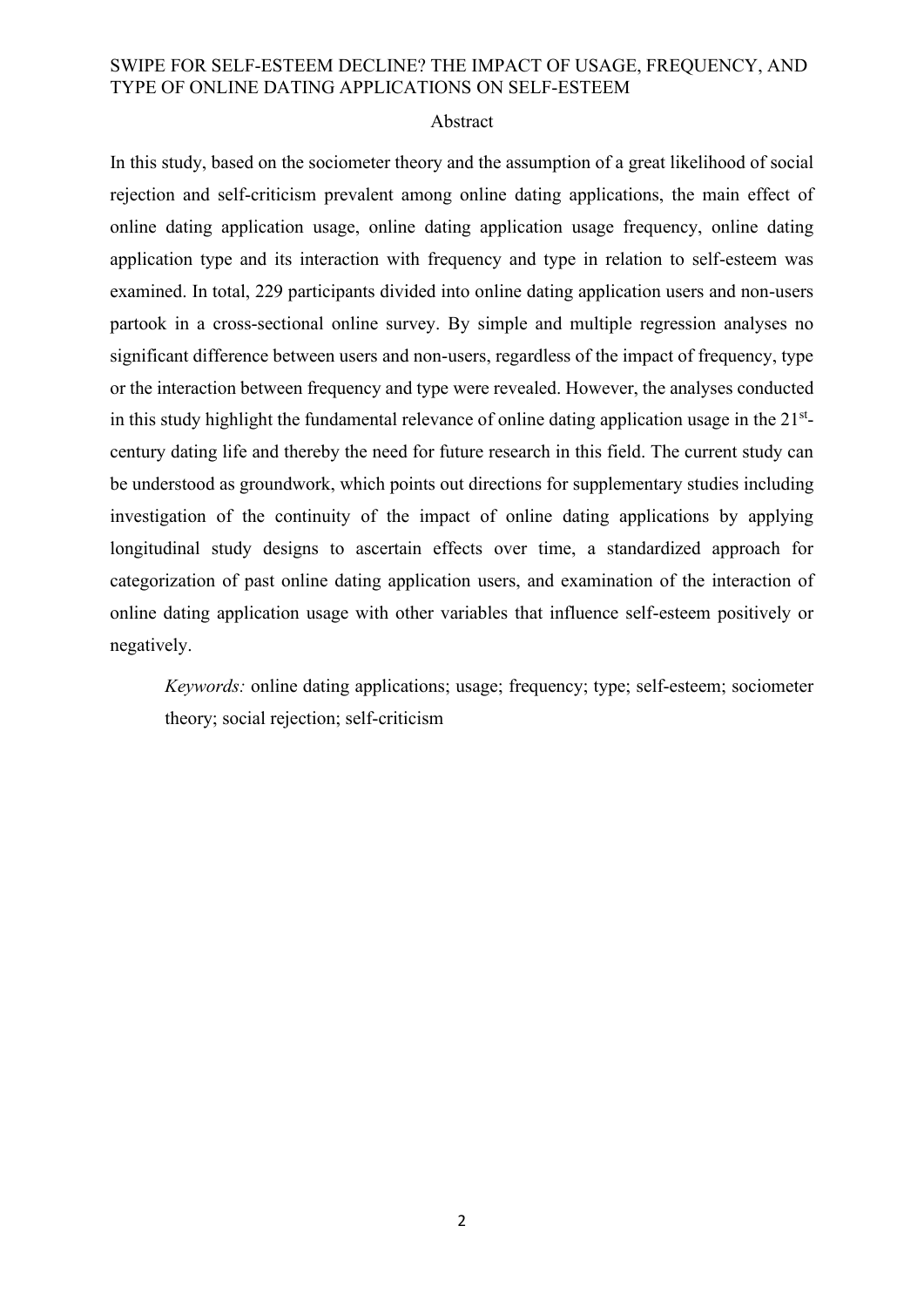#### **Introduction**

#### **Relevance and prevalence of online dating applications in the 21st -century**

"Dating apps as part of our culture" (Bijl, 2019); "How Dating Apps are revolutionizing relationships today" (Hanks, 2019); "How Tinder changed dating for a generation" (Fetters, 2018)*.*These are just a few of the recent newspaper headlines that show how relevant online dating applications have become in today´s modern life. Nowadays meeting a partner is strongly based on online dating and online dating applications, as a survey carried out by the Stanford University illustrates. Between 1995 and 2017 an increase from 2% to 39% was observed for heterosexual U.S. couples that met online and a decrease for various real-life social interactions, including meeting a partner at work, in school/college or through family and friends was identified (Rosenfeld, Thomas, & Hausen, 2019).

The amount of online dating users worldwide demonstrates how many people have experiences with online dating and online dating applications. Statista (n.d.) published a report of users for all countries listed in the Digital Market Outlook, which shows a great upward trend of the number of online dating users for the upcoming years. For 2019, 219.77 million online dating users were listed and for the year 2024, the total number of users is expected to rise to 279.8 million.

The usage of online dating and online dating applications is not confined to a specific user group only, it is prevalent in diverse social groups. For instance, online dating application usage is found in different age groups, among gender and in different income classes. A national survey by the Pew Research Center explains that a wide range of age groups that use online dating sites or mobile applications exists, with a range from 18 to 65 years and older (Smith, 2016). Users of both genders are registered, with 31% female users and 69% male users (Statista, n.d.). Besides, an approximately even distribution between different income class users is shown, with 36% low-income users, 34% medium-income user and 30% high-income users. Hence, online dating and online dating applications appear to play a fundamental role for many individuals in the 21<sup>st</sup>-century. As many people worldwide, in diverse social groups, make use of online dating applications and clear ascending development of usage for the upcoming years is expected, the question of whether the usage of online dating applications has an impact on users' mental health arises.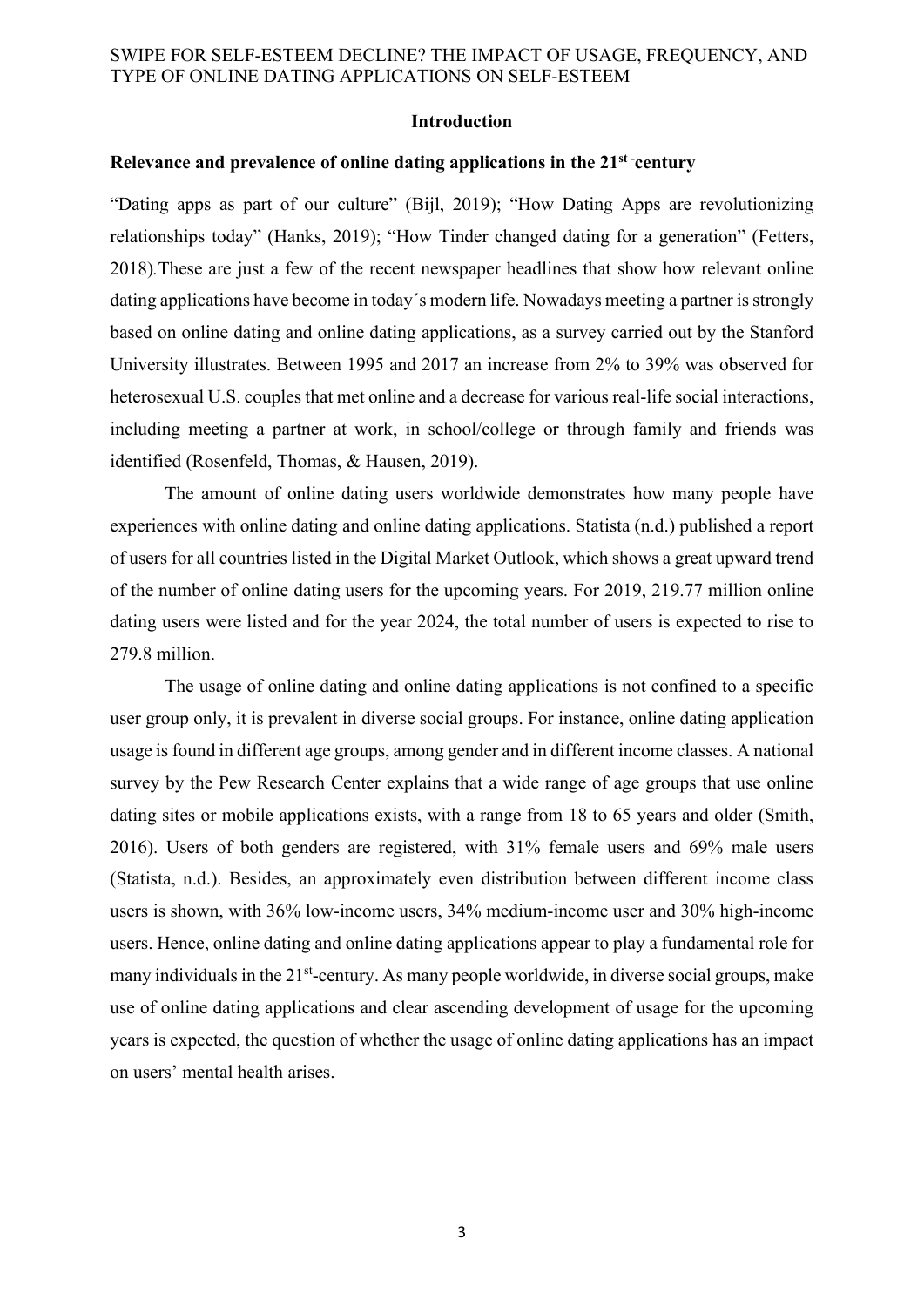#### **Definition of online dating applications**

To examine the potential impact of online dating applications on its users a clear scientific definition must be established, which is used throughout this study. In consonance with the definition of Orchard (2019), online dating applications can be defined as mobile software networking sites developed to create connections between individuals who are seeking romantic, casual, or sexual relationships or friendships. Online dating applications present algorithms based on diverse demographical data provided by the users, such as age, gender, sexual preferences and geographical location, to generate potential matches between users. Real-time geo-social data of users are assessed to update users' profiles and present new matches regularly. By generating matches between two users, high accordance between the users' dating profiles is determined, which allows the users to get into contact and interact with a potential partner. Many different online dating applications exist, for example, the most popular online dating applications in the United States in September 2019 by audience size were Tinder, Bumble, POF, Match.com, OKCupid, Grindr, Hinge, Zoosk, MeetMe and Ashley Madison (Statista, n.d.).

#### **The impact of social networking site usage on users**

Most previous research investigated the impact of social networking sites on users' mental wellbeing instead of online dating applications (Strubel & Petrie, 2017). As online dating applications can also be considered social networking sites, with the main difference in intention of dating and finding a potential spouse (Biswadew, 2012; Jones, 2019), the research on social networking sites could be extended towards online dating applications.

For instance, the frequent use (daily use of more than two hours) of social networking sites is found to be associated with lower levels of mental well-being among children and adolescents (Sampasa-Kanyinga & Lewis, 2015). Children and adolescents who make frequent use of social networking sites indicate lower self-rated mental well-being and an increased chance of psychological distress and suicidal thoughts, as well as increased need for mental health services. The study of Fox and Moreland (2015) confirms that the usage of social networking sites, especially Facebook, can trigger various minor and major negative emotions. Different stressors are identified such as pressure to log in regularly due to the fear of missing out or privacy issues due to Facebook's settings and set-up, which lead among other outcomes to constant social comparison with other users, that ultimately provokes feelings like jealously and anxiety. Blomfield Neira and Barber (2013) report similar negative impact, as increased frequency usage of social networking sites and investment in social networking sites among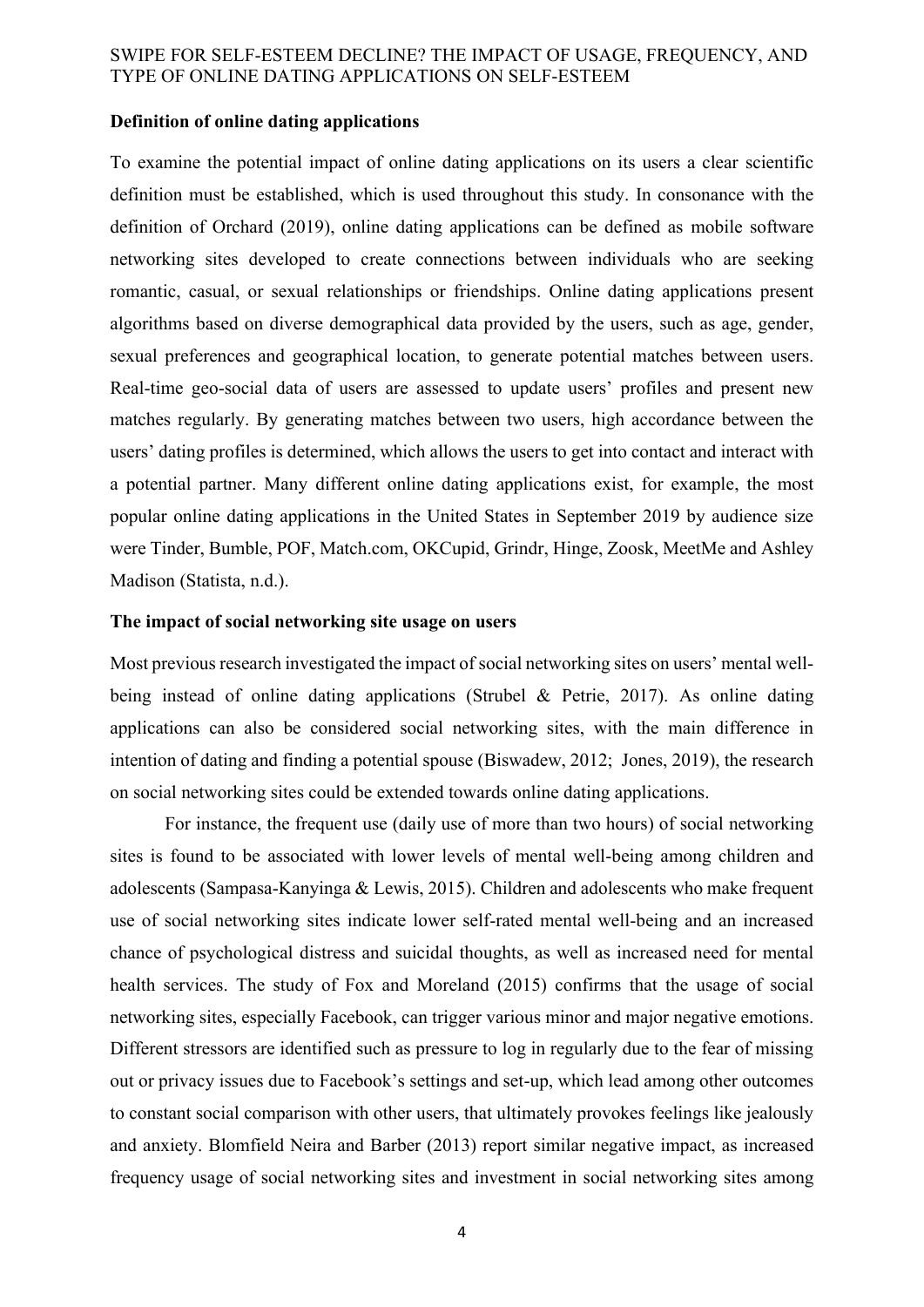adolescent is linked to lower self-esteem and higher levels of a depressed mood. Accordingly, negative correlations between the usage of social networking sites and the user's mental wellbeing are shown. Since online dating applications are defined as social networking sites with differences in usage intentions (Biswadew, 2012; Jones, 2019), the question of a correlation between online dating application usage and users' mental well-being emerges.

#### **The impact of online dating application usage on mental well-being**

Only limited research exists that investigates the correlation between online dating application usage and mental well-being. Recently the research of Strubel and Petrie (2017) has reported lower levels of psychological well-being in Tinder users than in non-users. Tinder is a locationbased, free of charge dating application, which was first released in 2012 with estimated 50 million users (Rönnestad, 2017; Strubel & Petrie, 2017). The dating platform presents users a choice of co-users based on individual set criteria, including physical distance (0-160 km), ageinterval and sexual orientation. The users get the chance to evaluate other co-users profiles and decide by "swiping right" to like or by "swiping left" to reject the co-user. If two users both "swipe right", this is defined as a match between these two users and it allows the users to get in contact with each other. The results of Strubel and Petrie (2017) indicate that Tinder usage compared to non-usage leads specifically to body image concerns, including less face and body satisfaction, higher levels of internalization, comparison of physical look and body-shaming and lower levels in body surveillance. Further, a significantly lower self-esteem score in male Tinder users is observed contrasted to both male and female non-users. Strubel and Petrie (2017) conclude that the online dating application Tinder can be classified as a platform for physical appearance pressure, which can result in negative evaluations of the personal perception of one's worthiness in comparison to other users.

The results of further studies confirm the negative impact of online dating applications on mental well-being. A myriad of negative outcomes is associated with online dating applications. A correlation with the usage of multiple online dating applications and objectification, internalization, body surveillance and lower levels in body satisfaction and selfesteem (Breslow et al., 2020); a link between sexting and substance use (Benotsch, Snipes, Martin, & Bull, 2013) and decline in marriage, which is associated with higher levels in mental health and greater happiness (Waite & Lehrer, 2003) have been described.

By implication, the usage of online dating applications is expected to harm users' mental well-being, as negative impacts of the usage of online dating applications on different constructs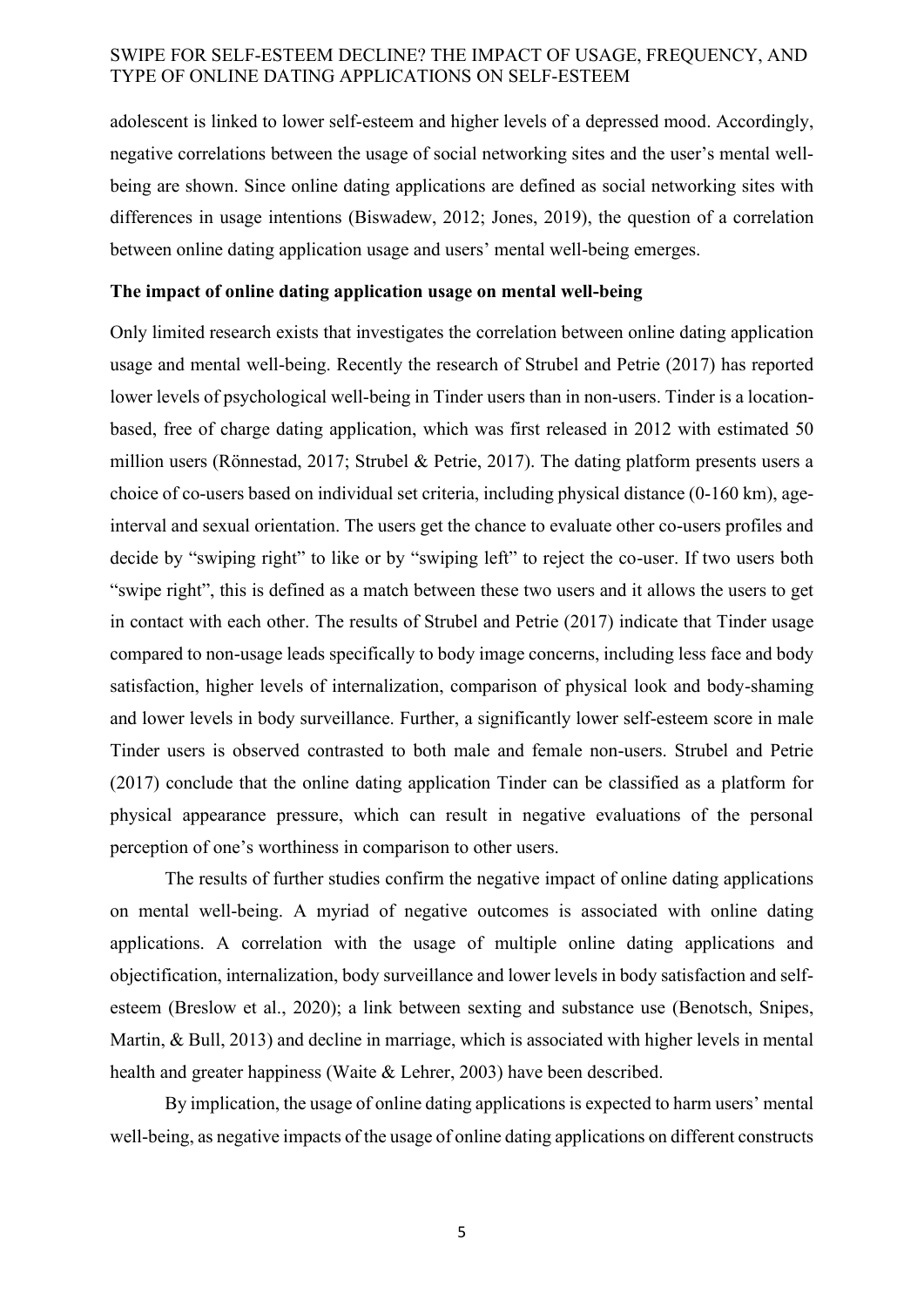of psychological functioning were found. In this study, the central focus is the mental wellbeing construct self-esteem.

#### **The impact of online dating application usage on self-esteem**

Self-esteem is considered an essential construct of mental well-being, which contributes to developing and maintaining psychological functioning (Zeigler-Hill, 2011). The level of selfesteem, low or high self-esteem, has a significant influence on different areas of life. For instance, low levels of self-esteem are correlated with diverse mental disorders, such as depression, eating disorders and dependence behavioural patterns. Furthermore, the level of self-esteem is defined in 24 diagnostic contexts as a criterion for psychopathologies (O'Brien, Bartoletti, & Leitzel, 2006) and the study of Donnellan, Trzesniewski, Robins, Moffitt, and Caspi (2005) illustrates that a robust relation between low self-esteem and externalizing problems, such as aggression, antisocial behaviour, and delinquency exists.

In conformity with the evolutionary psychological perspective, specifically, the sociometer theory developed by Leary (2012), self-esteem is a psychological measurement device of the degree to which individuals perceive that they are interpersonally valued and accepted by other individuals. According to the sociometer theory, self-esteem is defined as the result of a measurement process that monitors and responds to social and relational acceptance and rejection. Based on the sociometer theory individuals do not need self-esteem for its own sake but rather individuals' goals are to enhance and ensure their interpersonal value and acceptance by enhancing their self-esteem. Therefore, if an individual experiences great acceptance, the individual feels socially and interpersonally valued and this results in high levels of self-esteem. In turn, if an individual experiences recurring rejection, the individual does not feel socially and relationally accepted, which leads to low levels of self-esteem.

Online dating applications expose users frequently to rejection. In line with the study of Tyson, Perta, Haddadi, and Seto (2016) around 50% of the matches on the dating application Tinder do not interact back, which results in constant rejection. Besides, a phenomenon called ghosting, which is defined as an abrupt break-up of a developing relationship without explanation, is highly prevalent among online dating applications (Whitley, 2018), which confirms the likelihood of rejection. Pronk and Denissen (2020) extend the assumption of a high prevalence of rejection among online dating applications, as online dating application users frequently develop a rejection-mindset due to the massive choice options presented. The study demonstrates the greater the potential partner pool offered to online dating applications users, the more likely it is that the users develop feelings of disaffection and pessimism about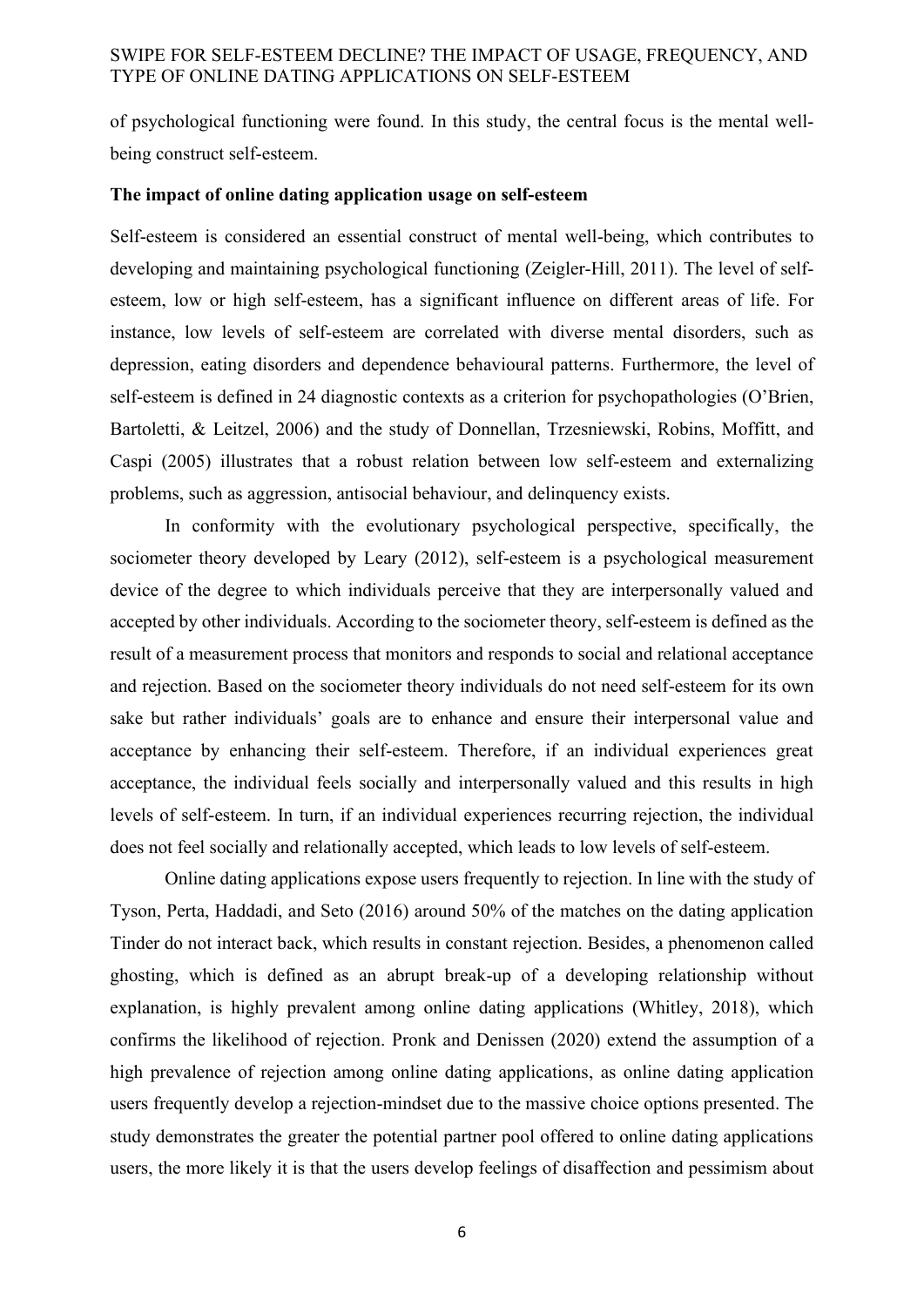finding a relationship online, which results in a higher likelihood of rejecting presented partner options.

Online dating application usage is associated with increased self-criticism, which leads to lower levels of self-esteem. Referring to James (2015), by using dating applications with a "swipe" function, a "shopping" mentality is adopted, which results in steady comparison with other users and self-criticism. Also, it is observed that online dating application users develop an online identity, which tries to present the best version of oneself to receive a greater amount of matches, but which often does not correspond to reality (Ranzini & Lutz, 2017). By creating an idealized online dating identity, the difference between the ideal self and the perceived self leads to high levels of self-criticism, which further results in a decrease of self-esteem (Strubel & Petrie, 2017).

In consequence, grounded on the link between the sociometer theory and the usage of online dating application it is expected that users frequently experience social, interpersonal, and relational rejection. Furthermore, the usage of online dating application can lead to higher social comparison and self-criticism due to an adopted "shopping" mentality and a clash between a designed ideal online dating identity and the perceived identity. Ergo, it is hypothesized that online dating application usage harms self-esteem and the subsequent hypothesis is examined:

**H1:** Online dating application users have significantly lower self-esteem than nononline dating application users.

# **The impact of online dating application usage frequency and online dating application usage type on self-esteem**

Based on the sociometer theory and previous research it is hypothesized that the usage of online dating application has a negative impact on the mental well-being construct self-esteem.

**Frequency.** The sociometer theory suggests, the more social and relational rejection an individual experiences, the lower the levels of self-esteem (Leary, 2012). In line with the study of Pronk and Denissen (2020), potential partner choice overload can cause a rejection-mindset. Every time a user logs in an online dating application, new profiles are presented. Therefore, the higher the usage frequency of an online dating application user, the higher the option choice and therewith, the higher the rejection-mindset. Consequently, higher online dating application usage leads to greater rejection and hence, to lower self-esteem. Besides, as previously discussed the usage of the "swipe" function is linked to social comparison and self-criticism and therewith to lower self-esteem (James, 2015) and the usage of online dating applications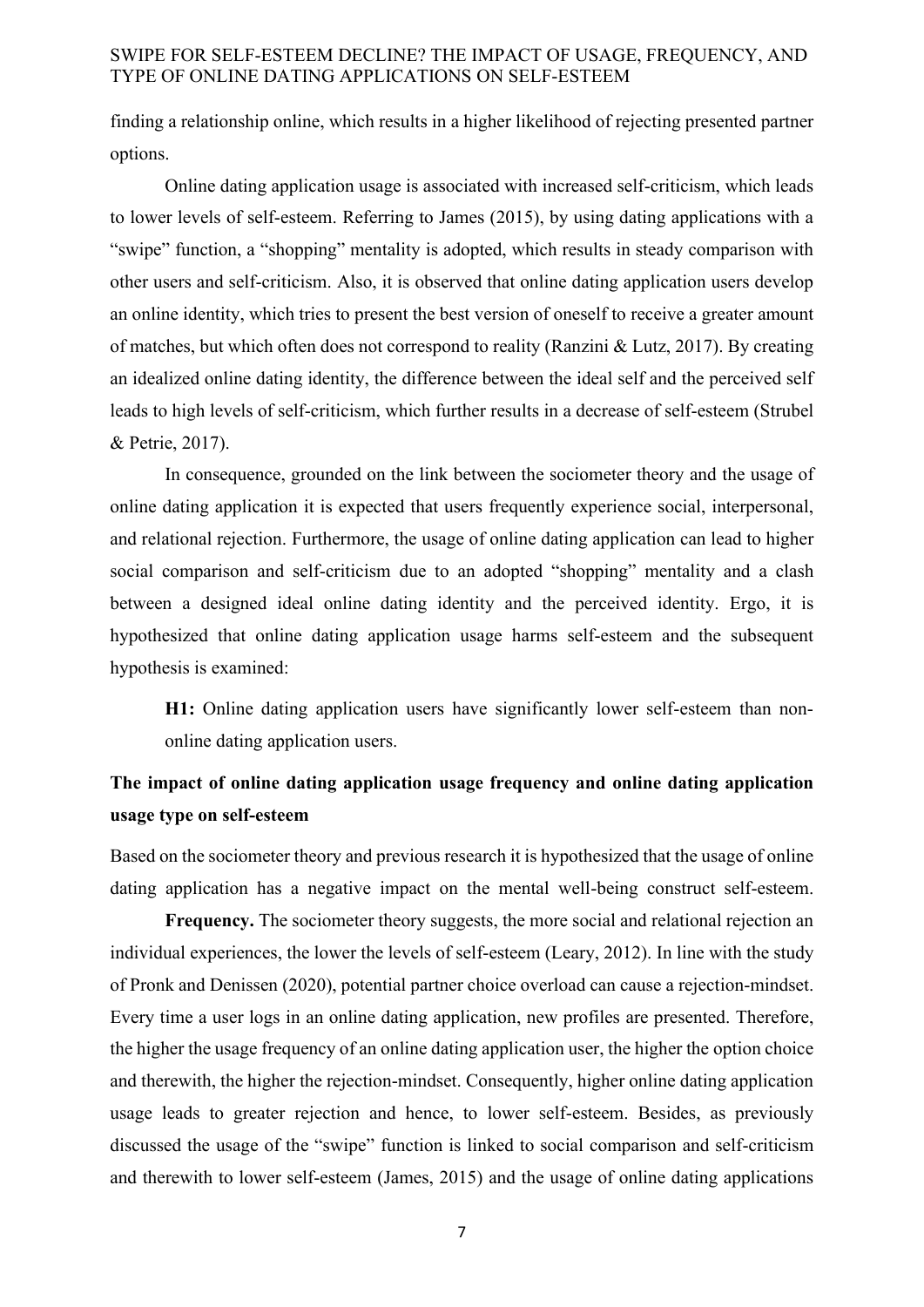can result in decreased self-esteem due to the development of an idealized online dating identity (Ranzini & Lutz, 2017). Accordingly, higher frequency usage is expected to lead to using the "swipe" function more often, which might conclude in lower levels of self-esteem and lead to more intense online dating identity design and to that effect provoke lower self-esteem (Strubel & Petrie, 2017). Moreover, preceding research of the impact of social networking sites on selfesteem demonstrates that increased social networking site usage and investment is associated with lower self-esteem and a higher degree of depressed mood (Blomfield Neira & Barber, 2013). Thence, increase in online dating application usage frequency is hypothesized to lead to a decrease in self-esteem and the following hypothesis is formulated:

**H2:** High-frequency online dating application users have significantly lower selfesteem than low-frequency online dating application users*.*

**Type.** Most previous research has focused on the impact of the online dating application Tinder, as the literature review of this study demonstrates. No clear distinction between the impact of Tinder and other online dating applications on its users is made, which leads to the inquiry whether a significant difference between the impact of Tinder and other online dating applications exists. Even the phenomenon of preferring casual sex over future relationships is called the "Tinder effect", as many people associate Tinder with a platform for "hook-ups" instead of a platform for finding future, long-lasting relationships (Naff, 2017), which is also anticipated to have a negative influence on self-esteem (Waite & Lehrer, 2003). Congruent with the sociometer theory and the rejection-mindset approach (Leary, 2012; Pronk & Denissen, 2020), greater potential partner choice leads to a greater rejection attitude, and so to lower selfesteem. As Tinder is considered as the most famous dating application with most active users, for instance with 7.86 million users in the United States (Statista, n.d.), the biggest potential partner pool is anticipated to be offered on Tinder. In this way, it is expected that Tinder users experience the most rejection and therewith have the lowest self-esteem. Following, Tinder only usage is hypothesized to lead to significantly lower self-esteem than the usage of Tinder and other online dating applications simultaneously and Tinder and other online dating application usage simultaneously is hypothesized to lead to significantly lower self-esteem than only other online dating application usage. The subsequent hypothesis is investigated:

**H3:** Tinder exclusive users have significantly lower self-esteem than Tinder inclusive users and Tinder inclusive users have significantly lower self-esteem than Tinder excluding users.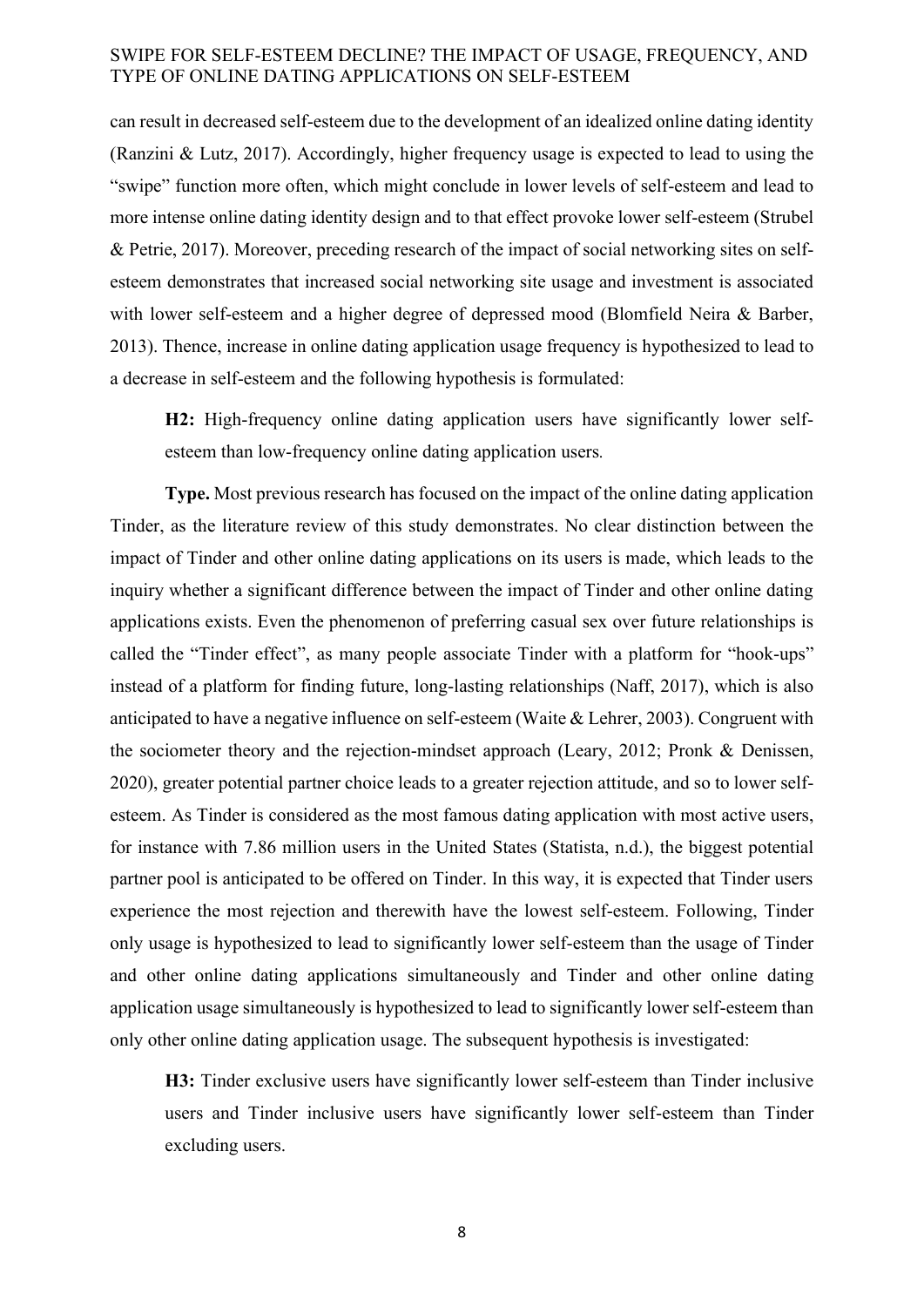**Reciprocal interaction between frequency and type.** As it is expected, grounded on the sociometer theory, the rejection-mindset approach and previous studies, that increased online dating usage frequency and Tinder usage leads to a decrease in self-esteem, it is hypothesized that high-frequency Tinder exclusive online dating users have significantly lower self-esteem than low-frequency Tinder exclusive online dating application users, which is analysed with the following hypothesis:

**H4:** High-frequency Tinder exclusive users have significantly lower self-esteem than low-frequency Tinder exclusive users.

## **The current study**

This study investigates the impact of online dating application usage on the mental well-being construct self-esteem, which is moderated by online dating application usage frequency, online dating application type and the interaction between online dating application frequency and type.



*Figure 1*. Research model

## **Method**

#### **Design**

A cross-sectional survey as part of a larger study with a between-participants design was employed with three independent categorical variables, namely online dating application usage (non-user vs. user), online dating application frequency (low-frequency user vs. high-frequency user) and online dating application type (Tinder exclusive user vs. Tinder inclusive user vs. Tinder excluding user) with self-esteem as the dependent variable.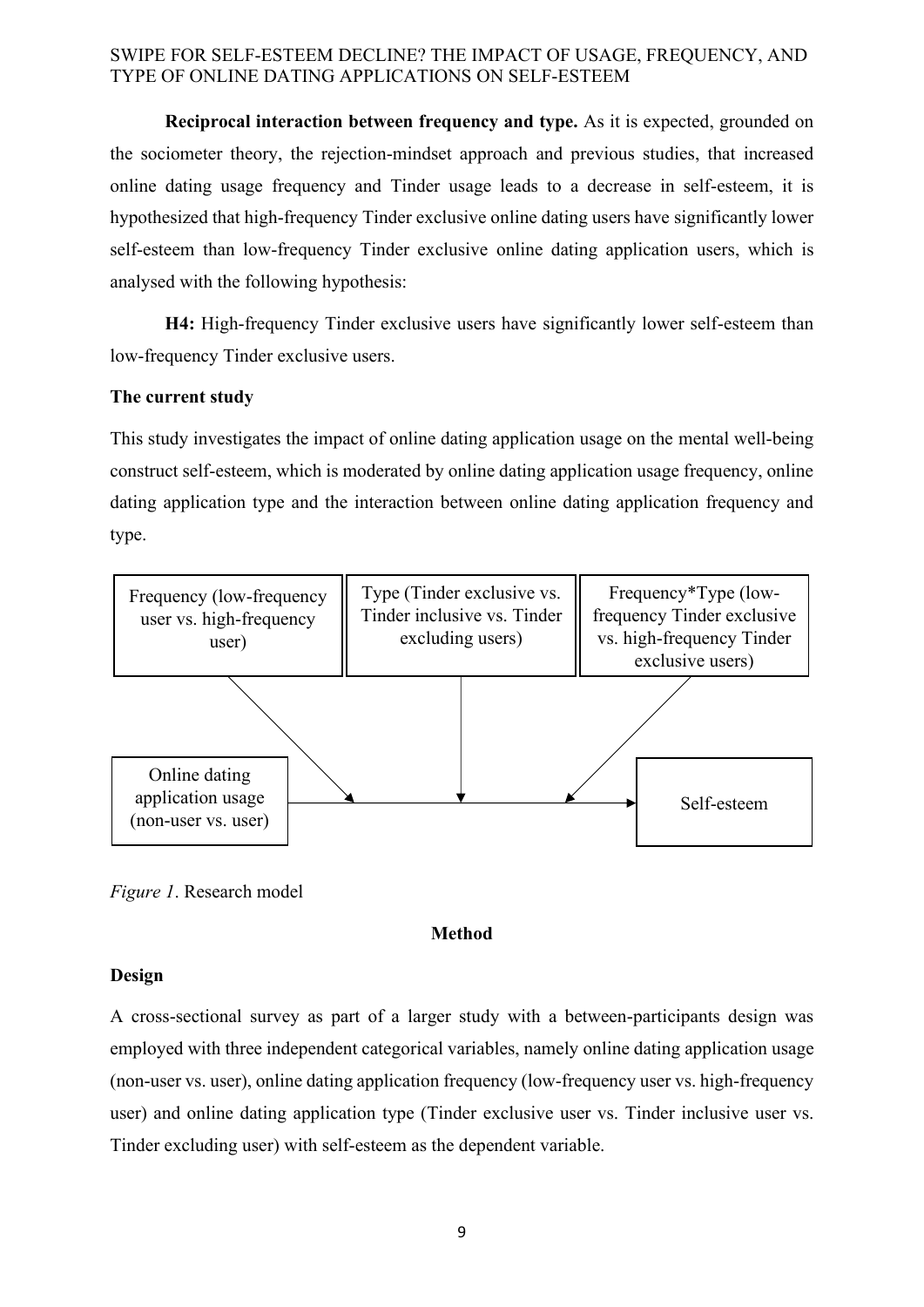## **Participants**

The study comprised a sample of 262 participants. The convenience sample was recruited via the University of Twente Behavioural Management Sciences (BMS) subject pool called BMS SONA system, which is accessible for BMS students of the University of Twente. Participants selected via the BMS SONA system in exchange for participation received 0.25 partial course credits. In addition, participants were recruited via personal networks of the researchers. Since this study was designed as part of a larger study, a snowballing principle was applied, meaning that all involved researchers recruited participants via their networks and asked participants that were willing to partake to distribute the study to their networks likewise. Thence, an exact number of invitations cannot be defined. The selection criteria for inclusion in the study were a minimum age of 18 years, ability to understand, read and write in English and willingness to self-reflect upon the construct self-esteem of mental well-being.

#### **Materials**

In this study, an online survey was designed consisting of 17 items of which seven items were self-developed and ten items were retrieved from the Rosenberg Self-Esteem Scale (RSE scale) (see appendix A). The online survey was created and distributed with the software Qualtrics XM.

**Demographics and online dating behaviour.** The participants provided data about age, gender, and nationality. The participants indicated if they currently used online dating applications, had used online dating applications in the past or never used online dating applications. If online dating application usage was indicated, data about usage frequency by asking how often they logged in (Rosen, Whaling, Carrier, Cheever, & Rokkum, 2013; *never, once a month, 2-3 times a month, once a week, 2-3 times per week, 4-5 times per week, daily, 2-3 times per day, 4-6 times per day, once an hour, 2 or more times per hour*) and data about usage type was requested by asking which online dating application(s) the participants used *(Tinder, Lovoo, Bumble, Badoo, Others)* (see the data analysis section for further information).

**Self-esteem.** To measure self-esteem the RSE scale developed by Morris Rosenberg was used. According to the Fetzer Institute (n.d.), the RSE scale is a ten-items scale that quantifies global self-esteem by assessing positive and negative evaluations about self-worth and self-acceptance. The items were answered utilizing a four-point Likert scale ranging from 4 (*strongly agree*) to 1 (*strongly disagree*). One example of these ten items depicted: "On the whole, I am satisfied with myself." Ciarrochi and Bilich (2006) reported test-retest reliability for two weeks with excellent stability with a Cronbach`s alpha of .85 and .88. and a significant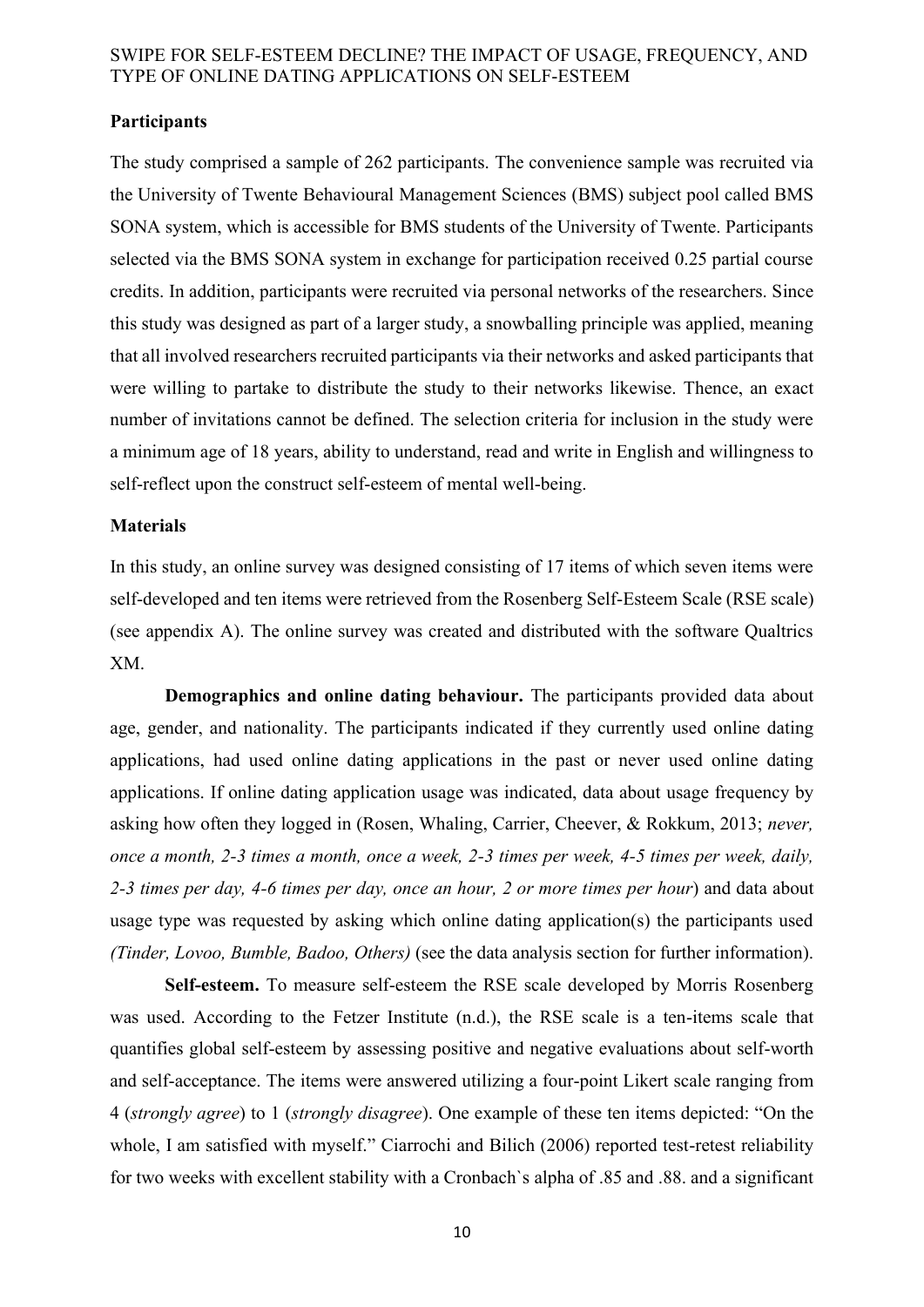correlation with Coopersmith Self-Esteem Inventory and measures of depression and anxiety was found. For this study, a Cronbach`s Alpha of .86 was calculated.

#### **Procedure**

The participants partook in the study either by registering in the BMS SONA system for the online survey or by receiving an invitation link to the online survey sent by the researchers. Before the participants were invited to fill out the online survey, every participant received the same informed consent form and was asked to voluntarily give consent to the terms and conditions of this study as part of a larger study (see appendix B). Hereafter, the participants gave the informed consent, the participants were redirected to the first three items of the online survey and were given the standardized instruction to fill in the questions on their demographic data. Thereafter, the participants were redirected to items four to seven and were instructed to answer four questions on their online dating behaviour. Subsequently, the participants were redirected to different scales of the larger study. Albeit, for the scope of this report only the procedure relevant for this research is discussed. Following, the RSE scale was presented and the participant's received the standardized instruction to rate how strongly they individually agree or disagree with the ten statements. Participants generally completed the survey within 15 minutes. After completion of the online survey, the participants who partook via the BMS SONA system got 0.25 partial course credits automatically granted.

#### **Data Analysis**

To test the formulated hypotheses, quantitative statistical analyses were performed using the software IBM SPSS Statistics 25.

**Missing values.** Before the analyses were conducted the dataset was screened for cases that did not fulfil the inclusion criteria and for missing cases. For two cases no informed consent was given and for 12 cases only the informed consent form was filled out, but no further data were recorded, which resulted in listwise deletion. For 19 cases values were recorded for the first items about demographical data and online dating behaviour but no values were recorded for the RSE scale. According to Little's MCAR test the data were missing completely at random  $(X^2[N = 229; df = 1] = 0.870, p = .351)$ . Therefore, no missing values were imputed and listwise deletion was applied. The final dataset included 229 participants.

**Independent variables and dependent variable**. The first categorical independent variable usage was created based on item four about current, past, or non-usage of online dating applications. Usage was categorized in users (current and past users) and non-users (non-users).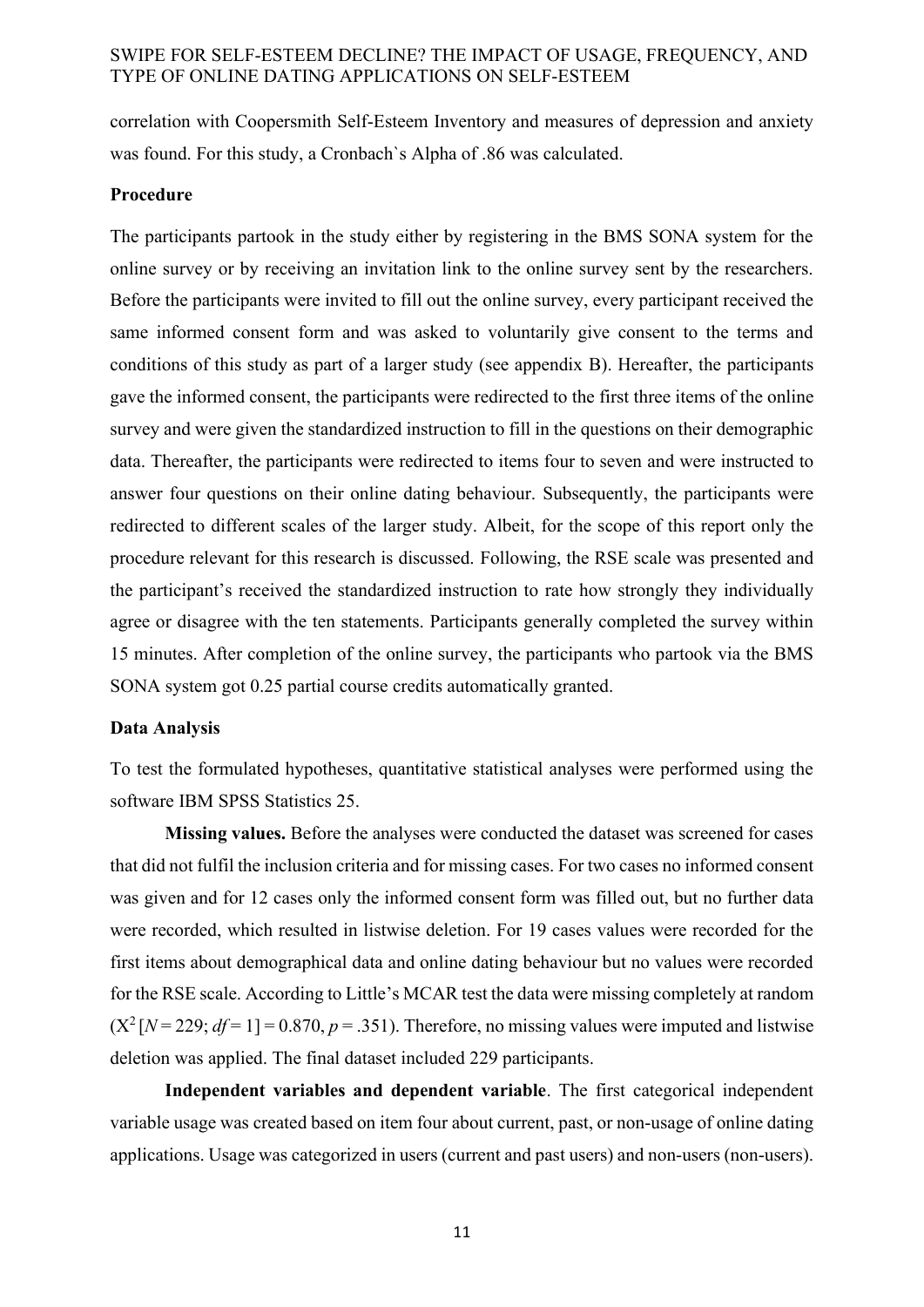The second categorical independent variable frequency was developed grounded on items six and seven. In line with the study of Heinrichs, Lim, and Lim (2011) about the influence of social networking sites, based on the sample-data different categories of usage frequency were defined. The same method was applied in this study and frequency was categorized as follows: low-frequency users (use or have used online dating applications and log/logged in at least once a month and not more than once a week) and high-frequency users (use or have used online dating applications and log/logged in at least 2-3 times per week). The third categorical independent variable type was constructed based on survey item five about the type of online dating application. Users were grouped according to the online dating application they used. Participants who only use/used the online dating application Tinder were categorized as Tinder exclusive users, participants who use/used the online dating application Tinder and simultaneously other online dating applications were considered as Tinder inclusive users and participants who only use/used online dating applications other than Tinder were defined as Tinder excluding users. The continuous dependent variable self-esteem was created based on the sum score of the RSE scale items one to ten.

**Overview, distributional properties, and assumptions.** To receive an overview of the dataset, descriptive statistics were generated to determine means and standard deviations. Distributional properties including skewness, kurtosis and outliers were checked and within normal ranges. Moreover, the assumptions for the parametric test were examined and accepted, compromising normality, independence, homogeneity, and linearity.

**Hypotheses testing.** To test the four hypotheses, regression analyses were applied using linear modelling. The statistical significance was set at  $p < .05$ . Hypothesis one and hypotheses two to four were examined in two analyses, to make a clear distinction between the inclusion of non-online dating application users and online dating application users. The first hypothesis was tested by fitting a simple linear regression model with the categorical independent variable usage with two levels (non-user vs. user) and the numeric dependent variable self-esteem. The second, third, and fourth hypotheses were tested by a multiple regression analysis with the categorical independent variables frequency (low-frequency users vs. high-frequency users) and type (Tinder exclusive users vs. Tinder inclusive users vs. Tinder excluding users) and the numeric dependent variable self-esteem to determine the main and interaction effects.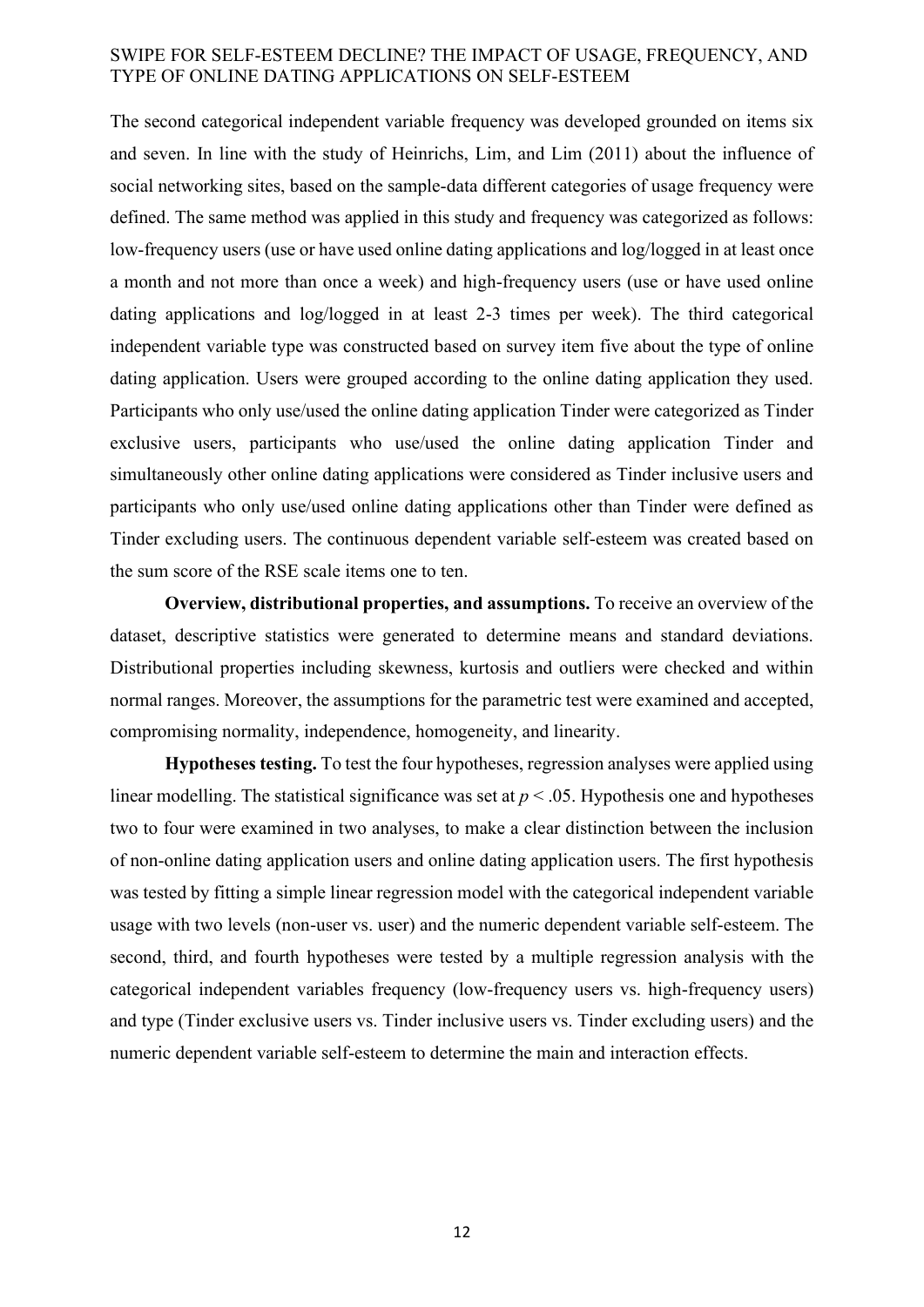#### **Results**

#### **General overview**

The study comprised a sample of 229 participants ( $M_{\text{age}} = 22.89$ ,  $SD = 4.50$ ) with 65.1% (149) female and 34.9% (80) male. The participants had different nationalities including 72.1% (165) German, 9.2% (21) Dutch, and 18.7% (43) Other. 67.2% (154) of the participants were considered users of online dating applications and 32.8% (75) as non-users. 40.9% (63) of the participants were defined as low-frequency users and 59.1% (91) as high-frequency users. 46.1% (71) of the participants were categorized as Tinder exclusive users, 34.4% (53) as Tinder inclusive users and 19.5% (30) as Tinder excluding users. 53.5% (38) of the Tinder exclusive users were grouped into the low-frequency Tinder exclusive user group and 46.5% (33) of the Tinder exclusive users we grouped into the high-frequency Tinder exclusive group. More information about participants sociodemographic characteristic per category are presented in Table A1 (see appendix C). The mean for the dependent variable self-esteem is equal to 29.48 with a standard deviation of 4.79 on a scale of 10-40 with higher scores indicating higher selfesteem. The means and standard deviations for the dependent variable self-esteem per category are shown in Table 1.

#### Table 1

*Means (M) and Standard Deviations (SD) for the dependent variable Self-esteem per participant group*

| Participant groups    | Self-esteem      |      |  |  |  |  |  |
|-----------------------|------------------|------|--|--|--|--|--|
|                       | $\boldsymbol{M}$ | SD   |  |  |  |  |  |
| User                  | 29.51            | 4.70 |  |  |  |  |  |
| Non-user              | 29.41            | 4.93 |  |  |  |  |  |
| Low-frequency user    | 29.02            | 4.61 |  |  |  |  |  |
| High-frequency user   | 29.86            | 4.73 |  |  |  |  |  |
| Tinder exclusive user | 28.87            | 4.33 |  |  |  |  |  |
| Tinder inclusive user | 29.87            | 5.02 |  |  |  |  |  |
| Tinder excluding user | 30.4             | 4.74 |  |  |  |  |  |
| Low-frequency Tinder  | 29.03            | 4.00 |  |  |  |  |  |
| exclusive user        |                  |      |  |  |  |  |  |
| High-frequency Tinder | 28.70            | 4.67 |  |  |  |  |  |
| exclusive user        |                  |      |  |  |  |  |  |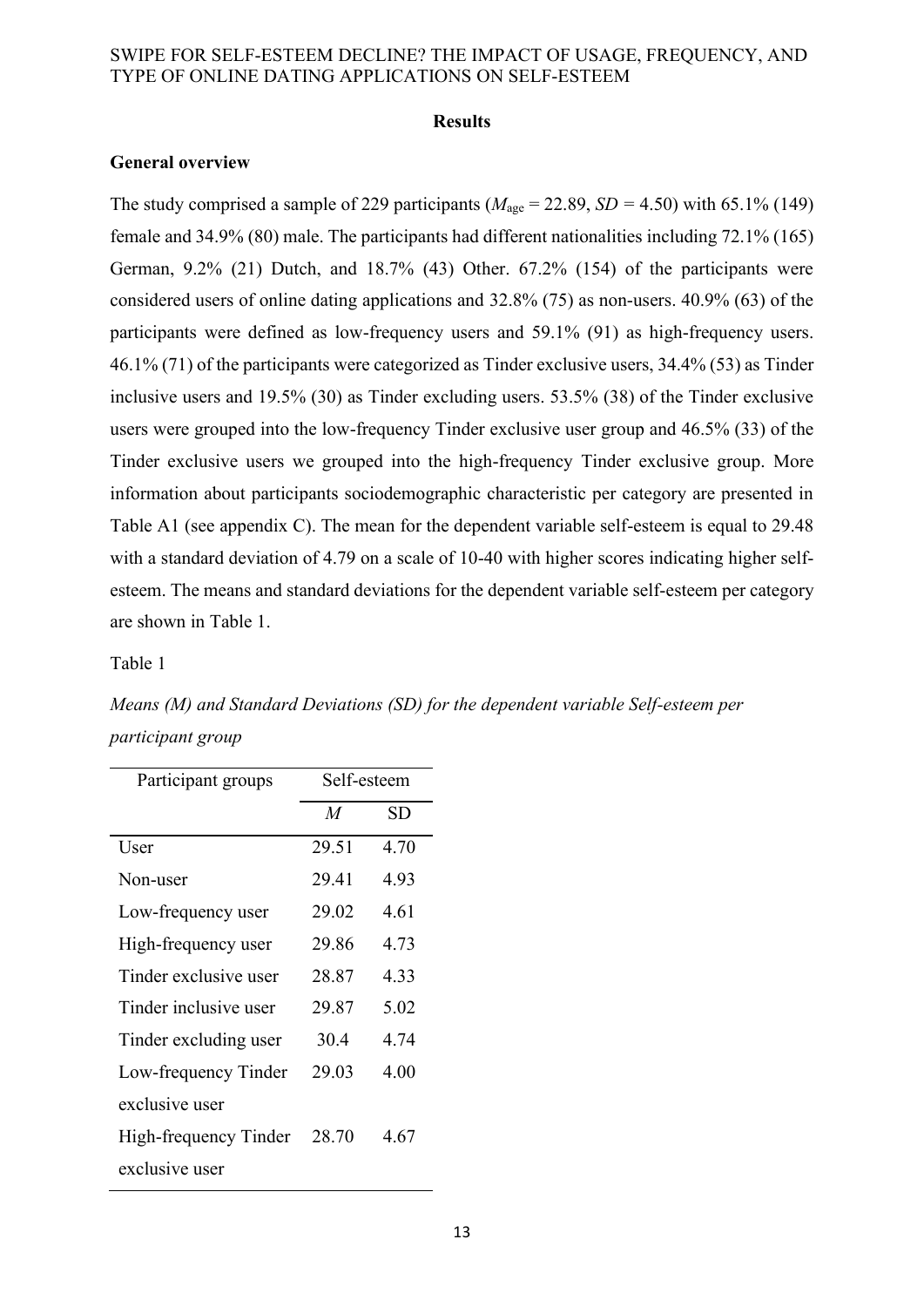# **Impact of usage, frequency, type and the interaction between frequency and type of online dating application on self-esteem**

For the first hypothesis a linear regression was computed to predict self-esteem from usage,  $F(1, 228) = 0.20, p = .880, R^2 = -.004$ . Usage was not a significant predictor of self-esteem (*b* =  $-0.100$ , *SE* = 0.68, *p* = .676). Table 2 displays the results of the linear regression analysis.

## Table 2

*Regression coefficients for predicting self-esteem by usage*

| Effect    | Estimate | SE | 95% CI          |        |      |
|-----------|----------|----|-----------------|--------|------|
|           |          |    | LL              | UL     |      |
| Intercept | 29.513   |    | $0.387$ 28.751  | 30.275 | .000 |
| Non-users | $-0.100$ |    | $0.676 - 1.432$ | 1.232  | .676 |

*Note.* CI = confidence interval;  $LL$  = lower limit;  $UL$  = upper limit.

A multiple regression was calculated to predict self-esteem from frequency, (*F*(1, 153) = 1.90,  $p = .592$ ,  $R^2 = .004$ ; type  $(F(1,153) = 0.32, p = .572, R^2 = .004$  and the interaction between frequency and type  $(F(1, 153) = 1.40, p = .238, R^2 = .004$ . Frequency was not a significant predictor of self-esteem ( $b = -0.329$ ,  $SE = 1.12$ ,  $p = .769$ ), nor was type ( $b = -0.340$ ,  $SE = 1.37$ ,  $p = .805$ ; ( $b = -0.610$ ,  $SE = 1.08$ ,  $p = .572$ ) and neither the interaction between frequency and type ( $b = -1.880$ , *SE* = 1.59,  $p = .238$ ). Table 3 presents the results of the multiple regression analysis.

Table 3

*Regression coefficients for predicting self-esteem by frequency, type and the interaction between frequency and type* 

| Effect                          | Estimate | SE    | 95% CI   | $\boldsymbol{p}$ |      |
|---------------------------------|----------|-------|----------|------------------|------|
|                                 |          |       | LL       | UL               |      |
| Intercept                       | 29.366   | 1.141 | 27.112   | 31.620           | .000 |
| High-frequency user             | 1.551    | 1.127 | $-0.676$ | 3.777            | .171 |
| Tinder exclusive user           | $-0.340$ | 1.372 | $-3.052$ | 2.372            | .805 |
| Tinder inclusive user           | $-0.610$ | 1.076 | $-2.736$ | 1.516            | .572 |
| High-frequency Tinder exclusive | $-1.880$ | 1.588 | $-5.018$ | 1.258            | .238 |
| user                            |          |       |          |                  |      |

*Note.* CI = confidence interval;  $LL$  = lower limit;  $UL$  = upper limit.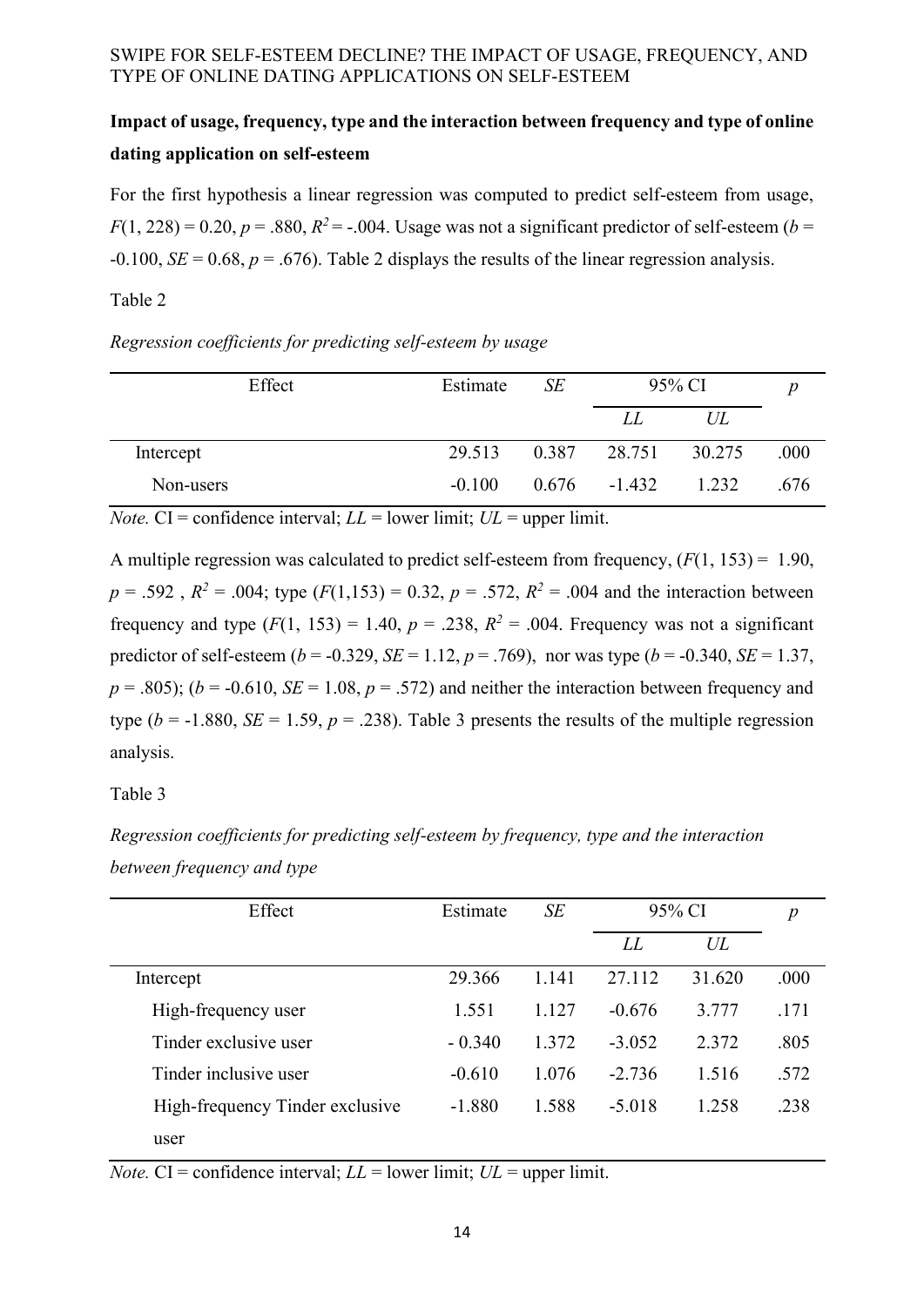#### **Summary of the results**

Concluding from the analyses conducted in this study, all four hypotheses cannot be supported. The results of hypothesis one revealed no significant difference between online dating application users and non-users on self-esteem. The outcome of hypothesis two testing depicted no significant difference between low-frequency and high-frequency online dating application users on self-esteem. Similarly, no significant difference between Tinder exclusive and Tinder inclusive and Tinder inclusive and Tinder excluding users on self-esteem was found. Lastly, no significant main effect and no significant interaction effect for a difference between lowfrequency Tinder exclusive users and high-frequency Tinder exclusive users were observed.

#### **Discussion**

The results of this study reveal no significant differences and therewith no support for the formulated hypotheses. No support for the impact of online dating application usage, regardless of usage frequency, usage type and the interaction between frequency and type on self-esteem is found.

#### **Reflection of the findings**

The examined hypotheses of this study are based on the theoretical framework constructed for this study. The theoretical framework consists of the connection made between the sociometer theory and results of different research that defines online dating applications as platforms with a great potential for experiences of social and relational rejection and self-criticism, which is ultimately expected to result in lower levels of self-esteem.

Impact of usage. In line with hypothesis one, it was expected that online dating application users have significantly lower self-esteem than non-online dating application users. Despite the incongruence with the theoretical framework and findings of Strubel and Petrie (2017), the results of this study indicate that online dating application usage does not predict lower self-esteem. This is in accordance with the findings of Shimokobe and Miranda (2018), which do not show significant support for a difference in self-esteem between online dating application users and non-users. On the one hand, it might be that the findings of this study are opposed to the findings summarized within the theoretical framework because within the theoretical framework no clear definition of social/relational rejection and which level of social/relational rejection affects self-esteem is given. Hence, the theoretical framework might be revised by formulating a clearer definition of social/relational rejection, whether this definition is also valid in online and dating interaction contexts, and with a categorization that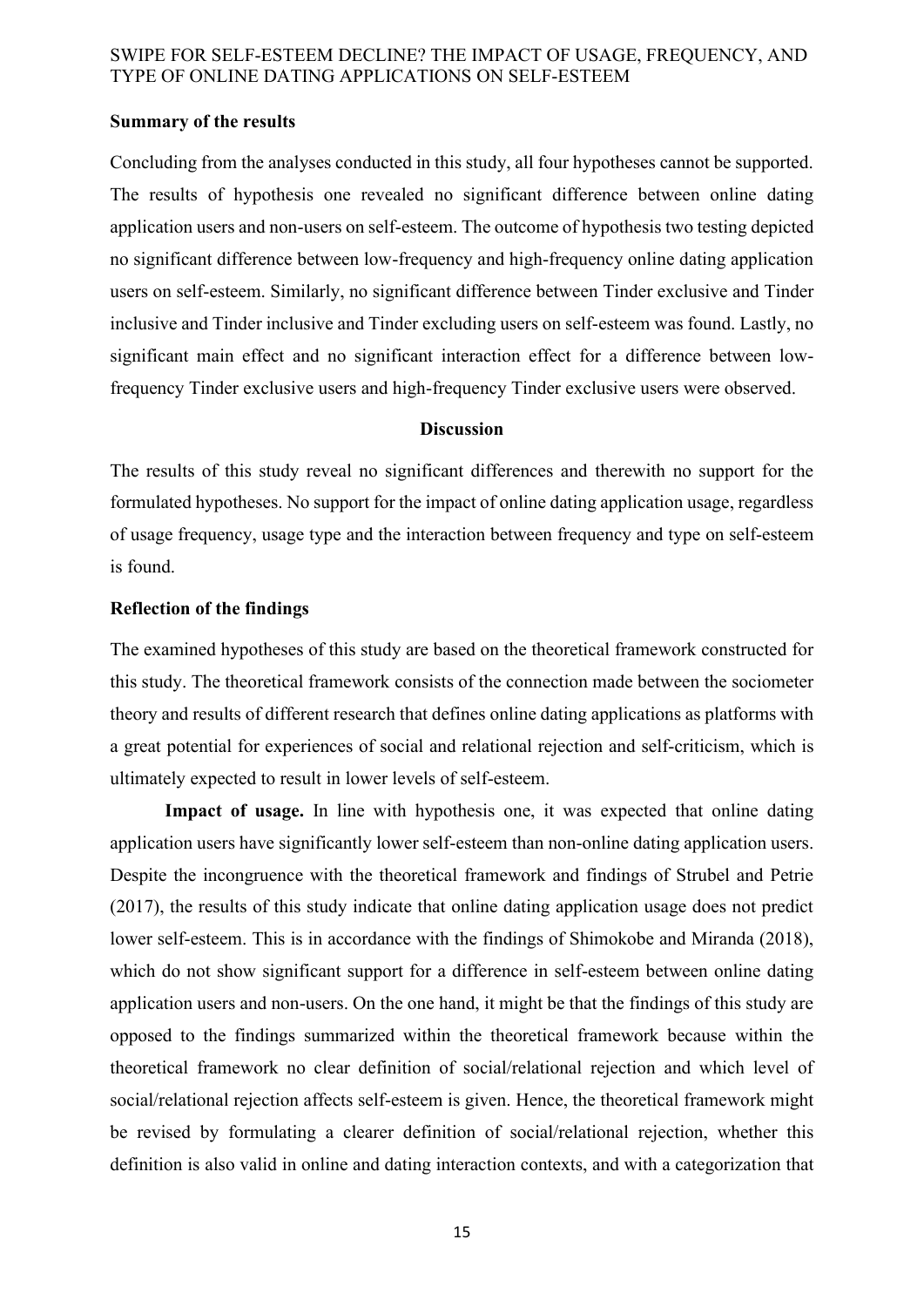defines how much social/relational rejection is needed to impact self-esteem. This revision must be made for self-criticism accordingly. On the other hand, it might be as the study of Shimokobe and Miranda (2018) does not find an impact of online dating application usage on self-esteem likewise and the results of Strubel and Petrie (2017) only predict lower levels in self-esteem due to Tinder usage in male users, that social/relational rejection and self-criticism is not as prevalent as previously hypothesized in this study and therewith does not impact the self-esteem of all online dating application users significantly.

**Impact of frequency.** As stated in hypothesis two it is anticipated that high-frequency online dating application users have significantly lower self-esteem than low-frequency online dating application users. Contradicting with the theoretical framework and the results of Blomfield Neira and Barber (2013), the findings of this study suggest that an increase in frequency usage of online dating applications does not predict lower self-esteem. This corresponds to the results of Harman, Hansen, Cochran, and Lindsey (2005), who describe no increased negative effect of increased internet frequency usage and Rönnestad (2017), who presents only a weak correlation of the negative relationship between Tinder intensity and selfesteem for female and male users. The incongruence with the earlier findings might be because not the number of logins is relevant for increased frequency usage as assumed within this study, but it might be that the time spent actively using the online dating applications should be considered. Besides, it might be that high-frequency online dating application users develop a tolerance limit for the impact of online dating application usage or/and that online dating application users adapt to social/relational rejection and self-criticism and develop defence mechanisms, which prevent a negative impact of online dating application usage on selfesteem.

**Impact of type.** Explained in hypothesis three it is expected that Tinder exclusive users have significantly lower self-esteem than Tinder inclusive users and Tinder inclusive users have significantly lower self-esteem than Tinder excluding users. Notwithstanding the discordance with the theoretical framework, the findings of this study assume that the usage of different online dating application types does not predict lower self-esteem. The incongruence with the earlier findings might be due to less social and relational rejection prevalent among Tinder than hypothesized within this study. It might be that even though Tinder presents the most dating profiles, that online dating application users develop a tolerance limit with a specific amount of online dating profiles presented, which results in a tolerance for the impact of the rejection mindset and therewith for a decrease in self-esteem. Further, it might be that the image of Tinder changed and is no longer considered as a "hook-up-app" as previously assumed in this study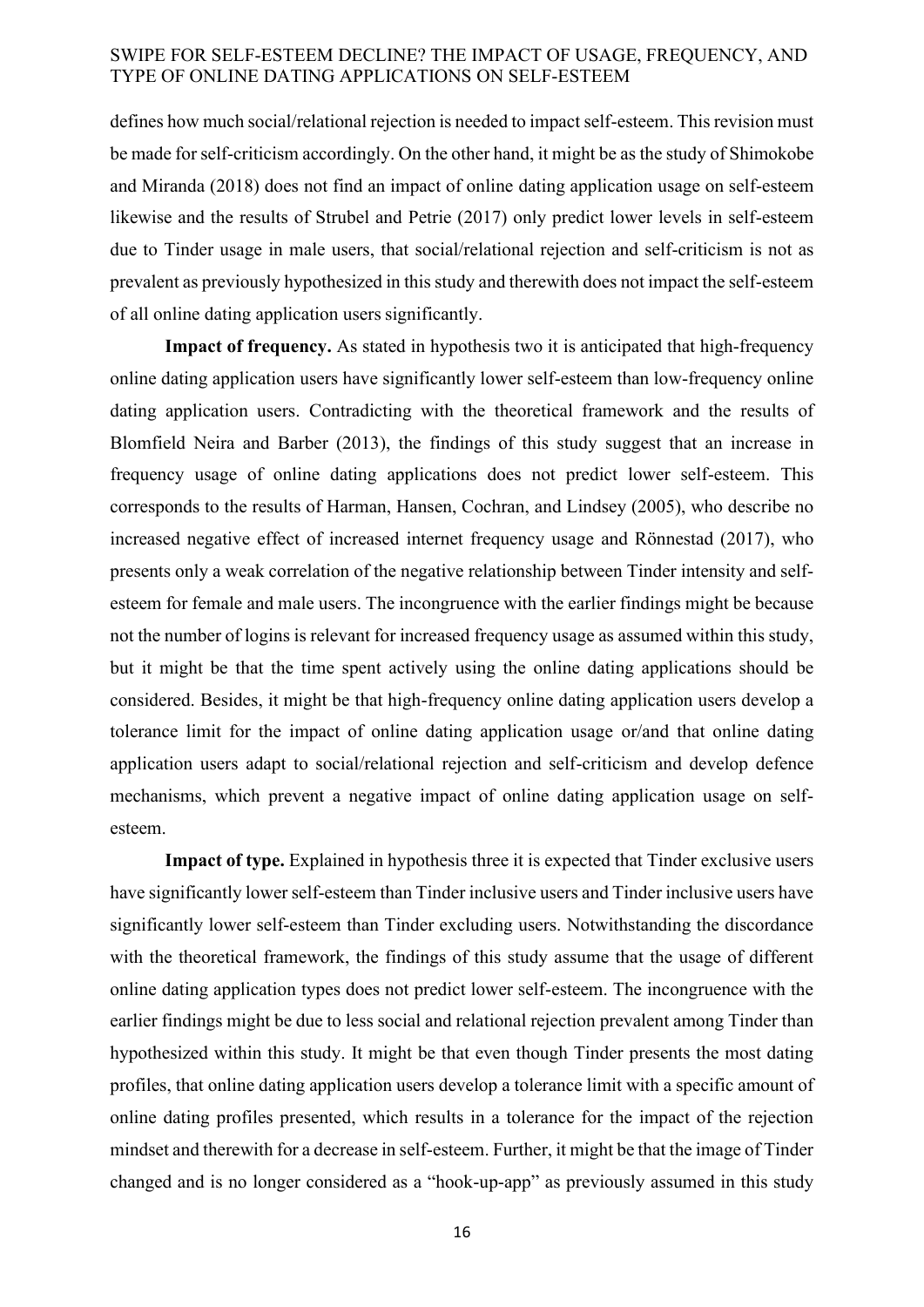and now is popular for being a platform for finding serious romantic relationships.

**Impact of the interaction between frequency and type.** As formulated in hypothesis four, significantly lower self-esteem is anticipated for high-frequency Tinder exclusive users compared to low-frequency Tinder exclusive users. Despite the inconformity with the theoretical framework, the findings of this study show that higher frequency of online dating application usage in interaction with the type of online dating applications does not predict lower self-esteem. The findings of this study might be opposed to previous results due to a combination of the above exemplified reasons for why no effects might be observed for online dating application frequency usage and online dating application type.

#### **Limitations and future recommendations, and strengths of the study**

**Confounding variables.** The results of this study reveal a relatively high mean selfesteem score for all participants with an average of about 30 on a scale of 10 to 40. Similar mean self-esteem scores for all participant groups are observed (see Table 1), indicating no great variations in self-esteem across the groups. The low difference in self-esteem among the participant groups might be a sign for possible confounding effects. The dependent variable self-esteem might be mixed with effects of other additional factors that influenced the selfesteem of all participants, which results in distortion of the true association between online dating application usage and self-esteem due to cancelling out the effect of online dating usage by other factors (Skelly, Dettori, & Brodt, 2012). Two examples of possible confounding variables illustrate the educational level of the participants and the influence of social distancing during data collection.

As the participants are recruited via the BMS Sona system accessible only for BMS students of the University of Twente and the researchers of this study recruited participants by contacting their social networks, it is expected that students constitute a large proportion of the sample. This is also supported by analysing the participants' demographical data, as a relatively young sample is identified with an average age of about 23 years. Thence, it is assumed that a large proportion of the sample is highly educated as they are anticipated to follow higher educational paths. By looking at the literature about the influence of educational level on selfesteem, most research focused on the prediction of education outcome by the level of selfesteem and only few studies determined the effect of the level of education on self-esteem. However, a study conducted in Turkey reports by comparing the educational levels, specifically pre-graduate, graduate and postgraduate students at Süleyman Demirel University, that grade level is positively associated with self-esteem because the highest educational level group is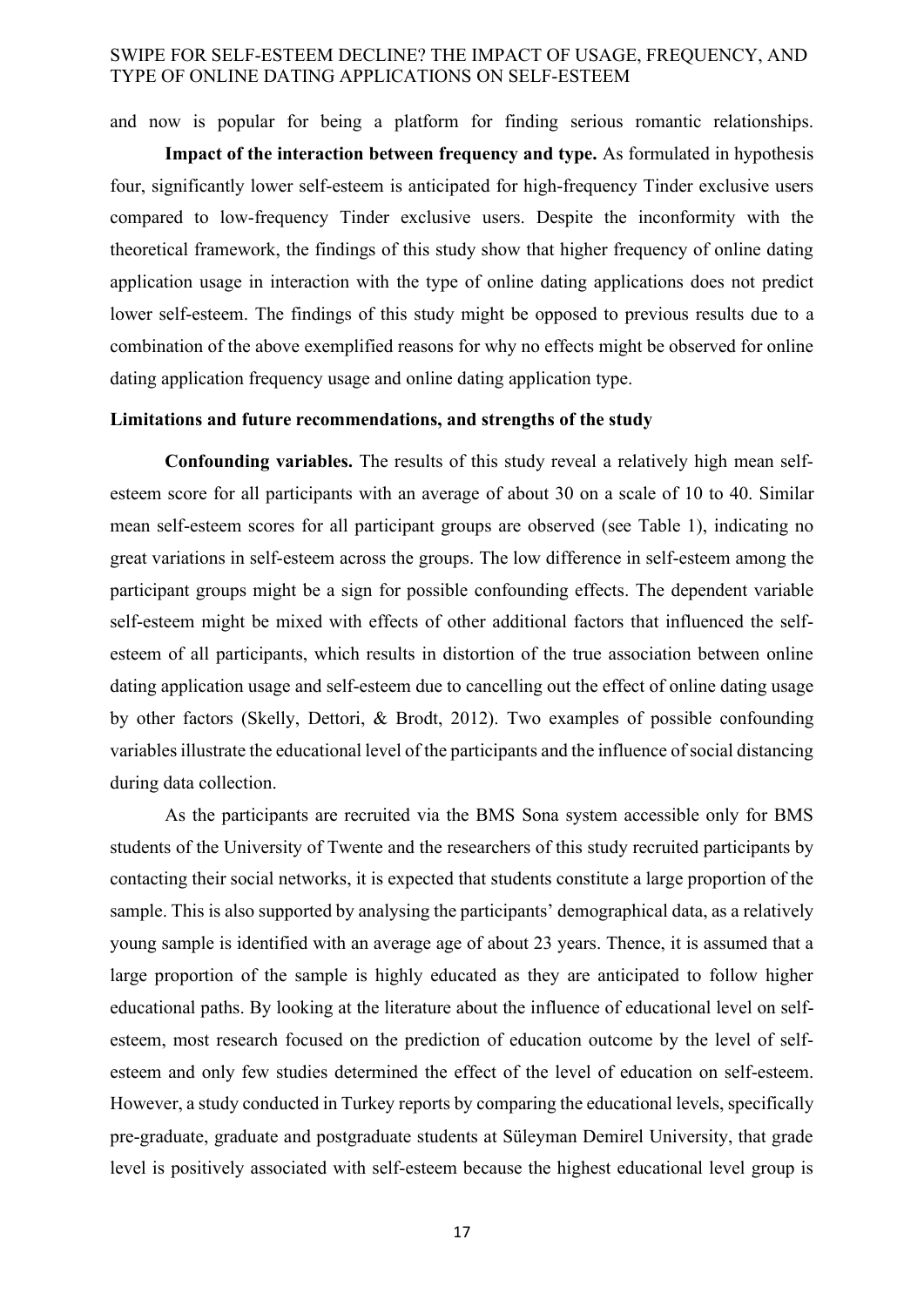found to have the highest self-esteem score (Saygılı, Kesecioğlu, & Kırıktaş, 2015). In conclusion, in this study due to an expected highly educated sample a confounding effect of education on self-esteem is possible.

Yet, no empirical research is published that examines the impact of social distancing due to SARS-CoV-2 pandemic on online dating applications. Nevertheless, according to statistics published by Tinder and others, an increase in the usage of online dating applications during times of social distancing was recognized (Karantzas, 2020; Sullivan, 2020). Further, Karantzas (2020) and Sullivan (2020) report that the numbers of daily messages increased up to 125% compared to the numbers of daily messages before times of social restrictions. Also, longer conversations by 10% to 30% are observed and it is evaluated that online dating application users tend to show changes in online dating behaviour. Users report that co-users, especially men, are kinder and higher willingness for longer chats and meaningful conversations develops. By linking the fact, that no other dating options during times of social distancing are given and changes in online dating behaviour are observed, to the sociometer theory it can be hypothesized that online dating application users experience an increase in selfesteem due to more social and relational acceptance on online dating application platforms than before. Less rejection mindset is expected by more time spent with one potential partner, as fewer partner options are presented because the swipe-function to see more option is less used. In consequence, as data collection occurred during times of social distancing and the peak of the Corona pandemic in Europe, a decrease in rejection and increase in acceptance on online dating applications might confound the results of this study.

Resulting, educational level and social distancing are hypothesized as possible confounding variables, but further variables are conceivable. Thus, it would be highly beneficial to investigate which variables might impact self-esteem positively or negatively to determine how self-esteem overall is influenced in the context of online dating application usage. Therewith, in practice, recommendations for usage could be communicated to different user types by for instance offering different tests to find out how online dating application usage might impact self-esteem by taking other individual factors that influence users' self-esteem into account to support mental well-being and psychological functioning of a generation of online dating application users.

**Categorization of past users.** In this study the participants are categorized as follows: online dating application usage (past or current online dating application usage) or non-usage (never online dating application usage). Past online dating application users are included in the online dating application user category and no distinction between the time passed since the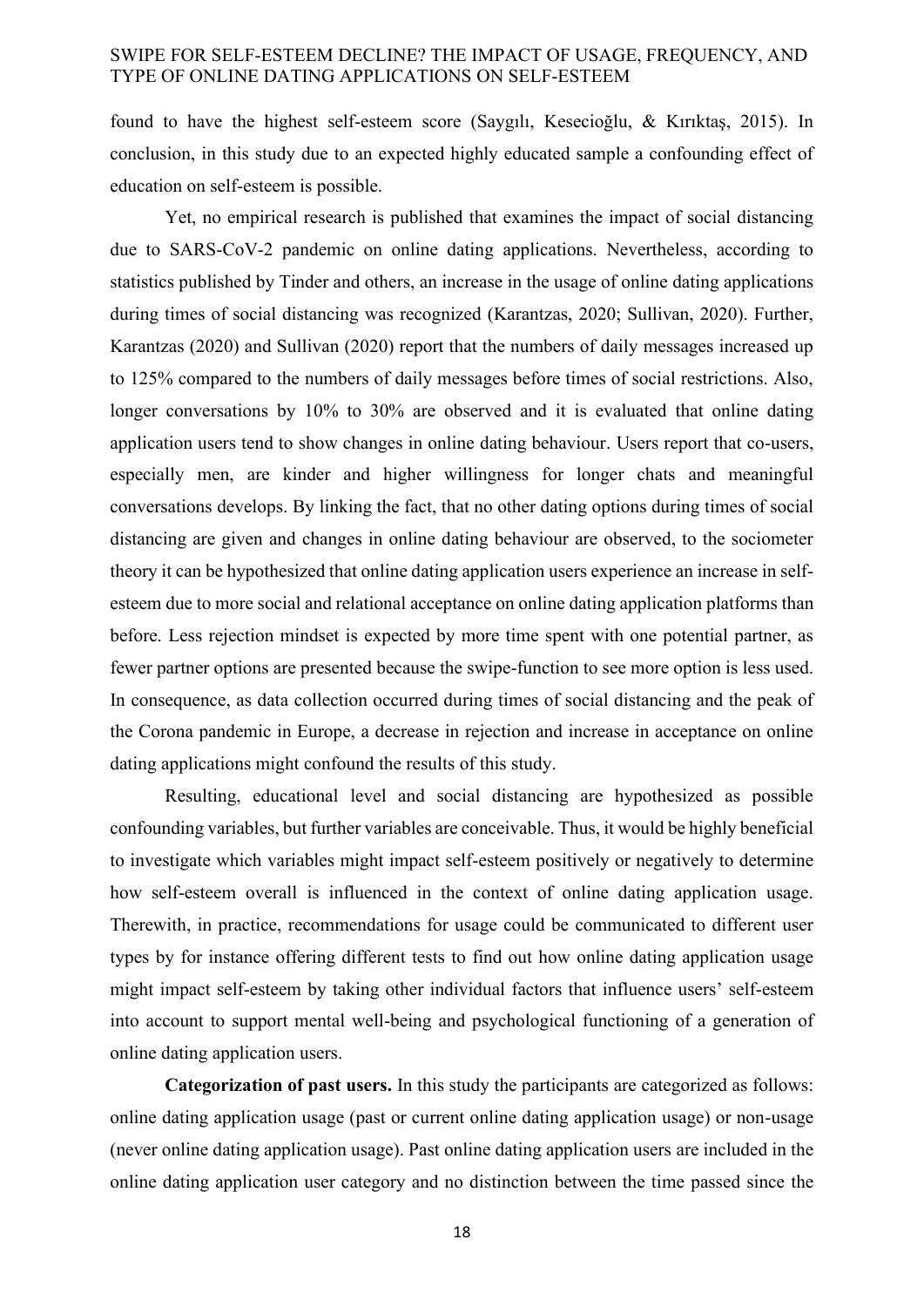last time an online dating application was used was made. No research yet is found that examines the temporality and duration of positive or negative effects of online dating applications or social networking sites on self-esteem. Additionally, in this study, no clear definition of online dating application usage is given in the survey instructions. The absence of a standardized definition in the instructions might result in misunderstanding or misinterpretation of current or past online dating application usage because participants might understand themselves as non-online dating application users as their last usage was evaluated as not relevant any more due to too long disuse.

Following, the uncertainty of the correct procedure for categorizing past online dating application users leads to the assumption that past online dating application users might have biased the results. Therefore, it is suggested that future research should examine how past online dating users can be grouped and specify cut-off scores for continuity of potential effects of online dating application usage by using a longitudinal study approach to ascertain whether the effects of online dating application usage fluctuates or is constant over time.

**Data collection and cross-sectional study design.** This study is part of a larger, cooperation study. Participants are recruited via the subject test pool of the University of Twente and via personal networks of involved researchers. Supplementary, participants are asked to distribute the online survey to their social networks, which resulted in data collection through a snowballing principle. Accordingly, no exact response rate is defined, as it cannot be backtracked how many potential participants are invited to partake in the online survey. In line with Lefever, Dal, and Matthíasdóttir (2006), who illustrate the advantages and disadvantages of online data collection in academic research, the response rate is a fundamental factor that influences the reliability of online surveys and a response rate of 30% is defined as acceptable. As in this study, no exact response rate can be identified, the effect of the response rate on the reliability of the results cannot be examined and therefore might have affected the findings or lead to participation bias. In this study, it is expected that the participants of the non-response group differ systematically in self-esteem from the participants that partook and hence the effect on self-esteem may be underestimated because the non-response participants who might have lower levels of self-esteem were less likely to participate in the cross-sectional survey.

Besides, in this study a cross-sectional study design is used to access the exposure, online dating application usage, on the outcome, users' self-esteem. Corresponding with Setia (2016) a limitation of a cross-sectional study depicts that the findings only present a one-time assessment of exposure and outcome. Respectively, the results reported in this study only illustrate the measurement process of the impact of online dating application usage on self-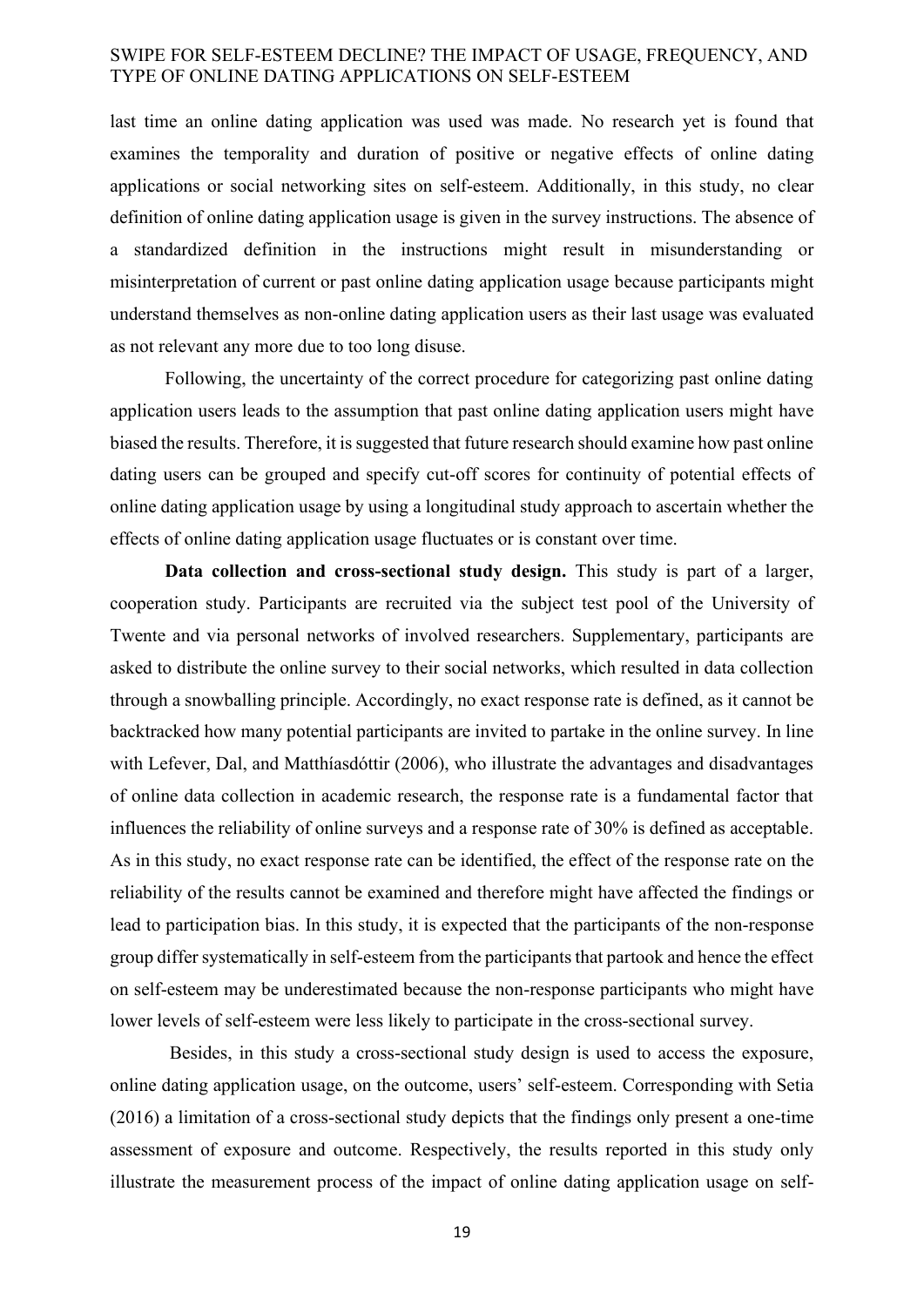esteem for that specific point in time the data was collected. No conclusions about the temporality of the results can be drawn and by a repetition of the study different findings may be assessed.

Thereof, future studies should ensure a participant recruiting process that allows determination of an exact response rate and a longitudinal study design to define the impact of online dating application usage on self-esteem over time.

#### **Strengths**

**The emphasis of relevance.** An advantage of the current study represents the analysis of the relevance of online dating application usage nowadays and thereby highlights the research gap and the essential need for future research on the impact of online dating application usage on its' users. The literature review of this study demonstrates the prevalence of online dating application usage among diverse social groups and shows that online dating application usage is important in today's dating life.

**A robust analysis technique.** In this study all linear model assumptions were accepted, indicating that the formulated model and the test statistics used to assess the model were fitting (Field, 2013). In addition, robust methods were applied by bootstrap estimations which are flexible and automatic (Wright, London, & Field, 2011). Therefore, the analysis technique applied in this study is expected to reduce the impact of biases and hence, generates results that are generalizable to the population.

#### **Conclusion**

The results of the current study show no support for the impact of online dating application usage on self-esteem. Nevertheless, in this study, the great relevance of online dating applications in the 21<sup>st</sup>-century is clearly defined, which highlights the need for future research in the field of online dating applications. Therefore, the current study can be understood as groundwork and pioneering for future studies. The following directions are given: Investigation of an approach for categorization of past-online dating application users; Examination of the duration of possible effects of online dating application usage; Determination of variables that might strengthen/weaken/cancel out the impact of online dating application usage on selfesteem and development of practical implications that might be drawn from these new insights, such as providing online dating application users with warnings that specific variables in correlation with online dating application usage can lead to lower levels in self-esteem and therewith decrease in overall mental health.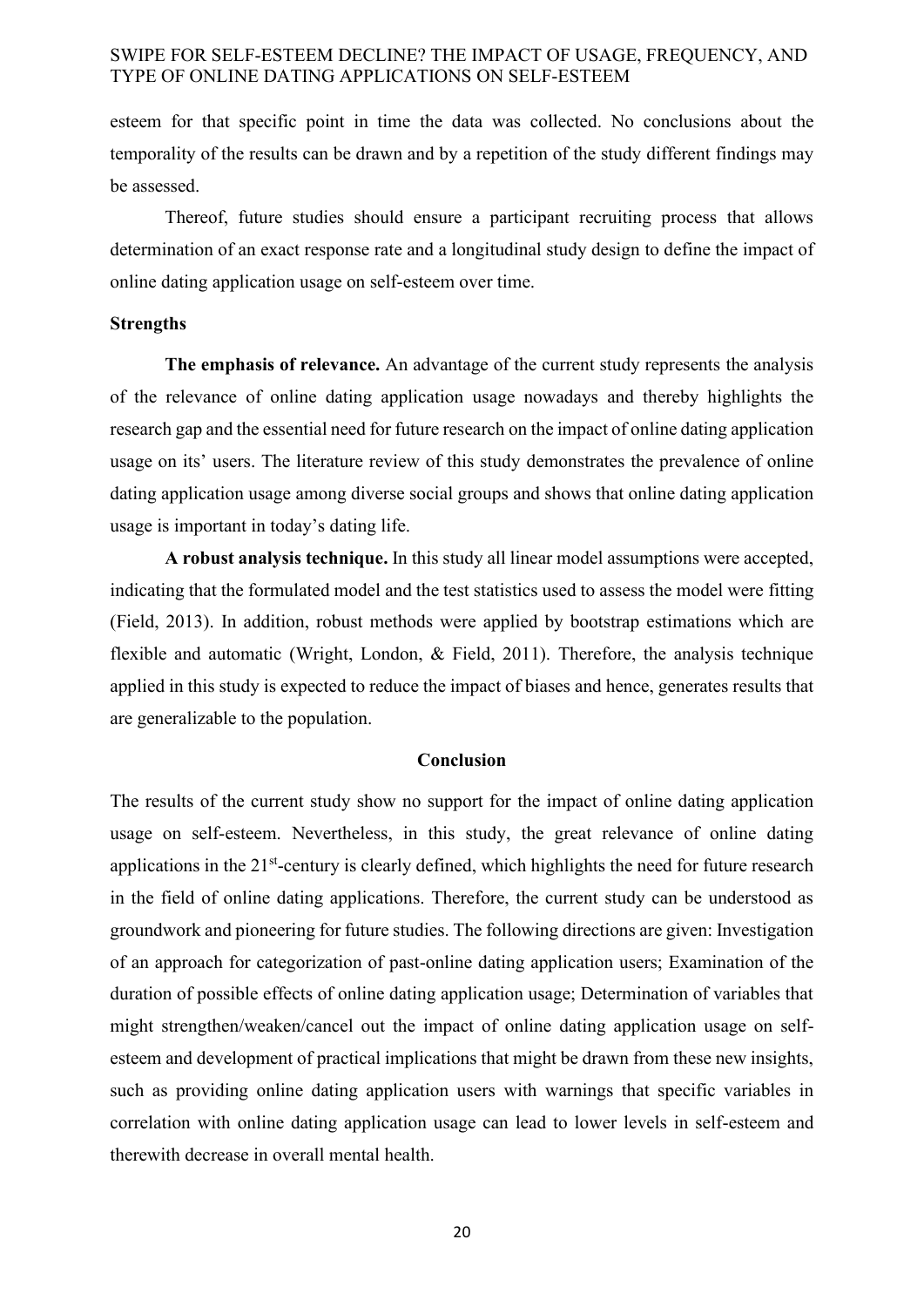#### References

- Benotsch, E. G., Snipes, D. J., Martin, A. M., & Bull, S. S. (2013). Sexting, substance use, and sexual risk behavior in young adults*. Journal of adolescent health, 52*(3), 307-313. doi: 10.1016/j.jadohealth.2012.06.011.
- Bijl, M. (2019, October 29). Dating apps as part of our culture. *Diggit magazine*. Retrieved from https://www.diggitmagazine.com/
- Biswadew. (2012, November 1). Dating sites [Web log post]. Retrieved from https://socialmediarsm.wordpress.com/2012/11/01/dating-sites/
- Blomfield Neira, C. J., & Barber, B. L. (2013). Social networking site use: Linked to adolescents´ social self-concept, self-esteem, and depressed mood. *Australian Journal of Psychology, 66*(1), 56-64. doi: 10.1111/ajpy.12034
- Breslow, A. S., Sandil, R., Brewster, M. E., Parent, M. C., Chan, A., Yucel, A., ... Glaeser, E. (2020). Adonis on the apps: Online objectification, self-esteem, and sexual minority men. *Psychology of Men & Masculinities, 21*(1), 25-35. doi: 10.1037/men0000202
- Ciarrochi, J., & Bilich, L. (2006). *Acceptance and Commitment Therapy. Measures Package. Process measures of potential relevance to ACT.* Retrieved from School of Psychology University of Wollongong: https://www.uow.edu.au/library/
- Donnellan, M. B., Trzesniewski, K. H., Robins, R. W., Moffitt, T. E., & Caspi, A. (2005). Low self-esteem is related to aggression, antisocial behaviour, and delinquency. *Psychological science, 16*(4), 238-335. doi: 10.1111/j.0956-7976.2005.01535.x
- Fetters, A. (2018, December 21). The five years that changed dating*. The Atlantic.* Retrieved from https://www.theatlantic.com/world/
- Fetzer Institute (n.d.). *Self report measures for love and compassion research: Self-esteem.* Retrieved from Fetzer Institute: https://fetzer.org/
- Field, A. (2013). *Discovering statistics using IBM SPSS statistics* (4<sup>th</sup> ed.). London, England: SAGE.
- Fox, J., & Moreland, J. J. (2015). The dark side of social networking sites: An exploration of the relational and psychological stressors associated with Facebook use and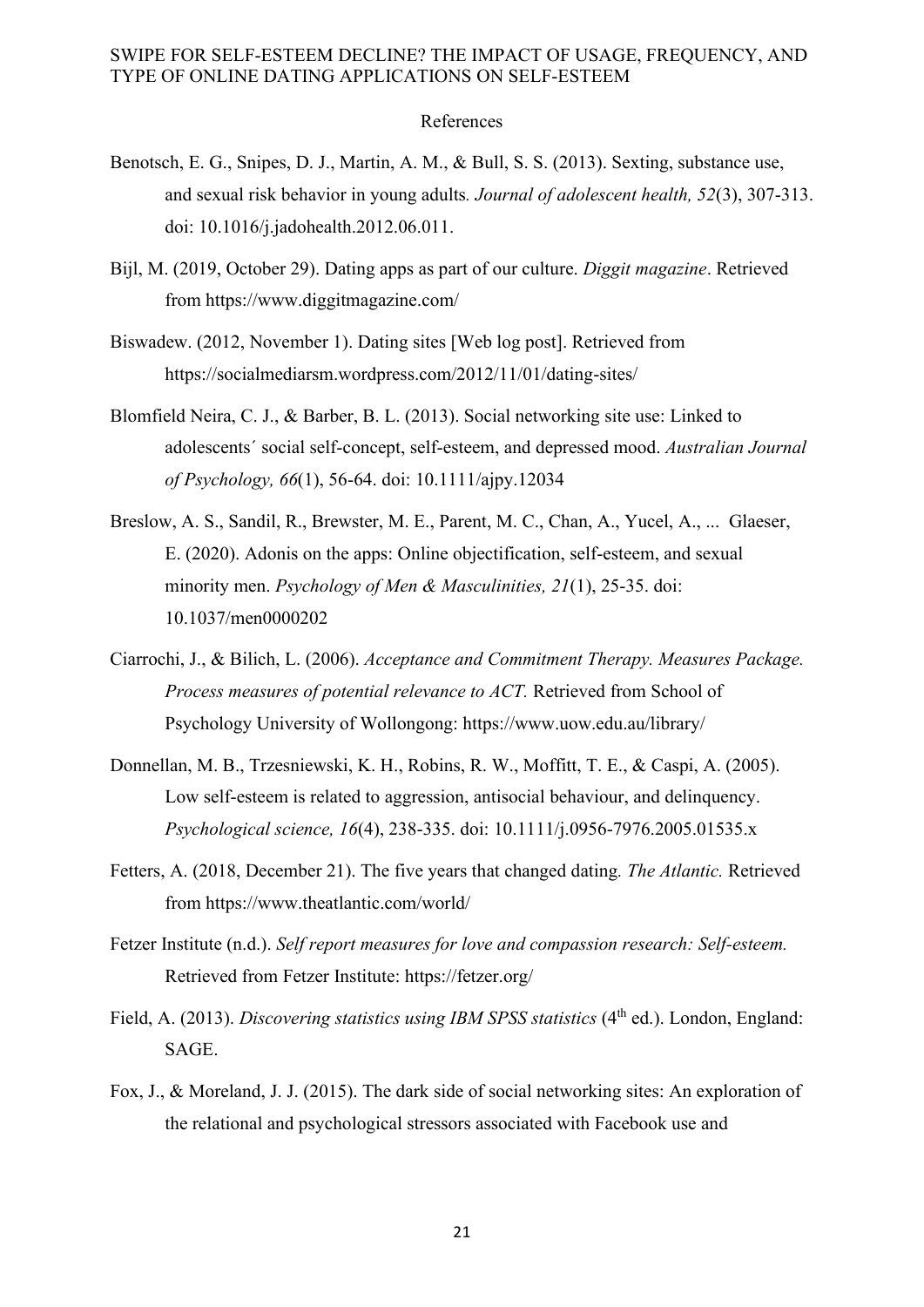affordances. *Computers in human behavior, 45*, 168-176. doi: 10.1016/j.chb.2014.11.083

- Hanks, V. (2019, November 4). How dating apps are revolutionizing relationships today? *Thrive Global.* Retrieved from https://thriveglobal.com/
- Harman, J. P., Hansen, C. E., Cochran, M. E., & Lindsey, C. R. (2005). Liar, liar: Internet faking but not frequency of use affects social skills, self-esteem, social anxiety, and aggression. *CyberPsychology & Behavior, 8*(1), 1-6. doi: 10.1089/cpb.2005.8.1
- Heinrichs, J. H., Lim, J. S., & Lim, K. S. (2011). Influence of social networking site and user access method on social media evaluation. *Journal of Consumer Behaviour, 10*, 347- 355. doi: 10.1002/cb.377
- James, J. (2015). *Mobile dating in the digital age: Computer-mediated communication and relationship building on Tinder*. (Master's thesis). Texas State University, Texas.
- Jones, C. (2019, June 14). Are dating sites social networking sites? [Web log post]. Retrieved from https://www.quora.com/Are-dating-sites-social-networking-sites
- Karantzas, G. (2020, April 21). Online dating in a Covid-19 world. *Psychology Today.* Retrieved from https://www.psychologytoday.com/us
- Leary, M. R. (2012). Sociometer theory. In P. A. M. Van Lange, A. W. Kruglanski, & E. T. Higgins (Eds.), *Handbook of theories of social psychology* (pp. 151–159). doi: 10.4135/9781446249222.n33
- Lefever, S., Dal, M., & Matthiasdottir, A. (2006). Online data collection in academic research: advantages and limitations. *British Journal of Educational Technology, 38*(4), 574-582. doi: 10.1111/j.1467-8535.2006.00638.x
- Naff, C., F. (2017, July 5). The future of sex*.* How technology, morality, and politics are reshaping human sexuality. *The Humanist*. Retrieved from https://thehumanist.com/
- O'Brien, E. J., Bartoletti, M., & Leitzel, J. D. (2006). Self-Esteem, psychopathology, and psychotherapy. In M. H. Kernis (Ed.), *Self-esteem issues and answers: A sourcebook of current perspectives* (pp. 306–315). New York, NY: Psychology Press.
- Orchard, T. (2019). Online dating sites. *Springer,* 1-4. doi: 10.1007/978-3-319-59531-3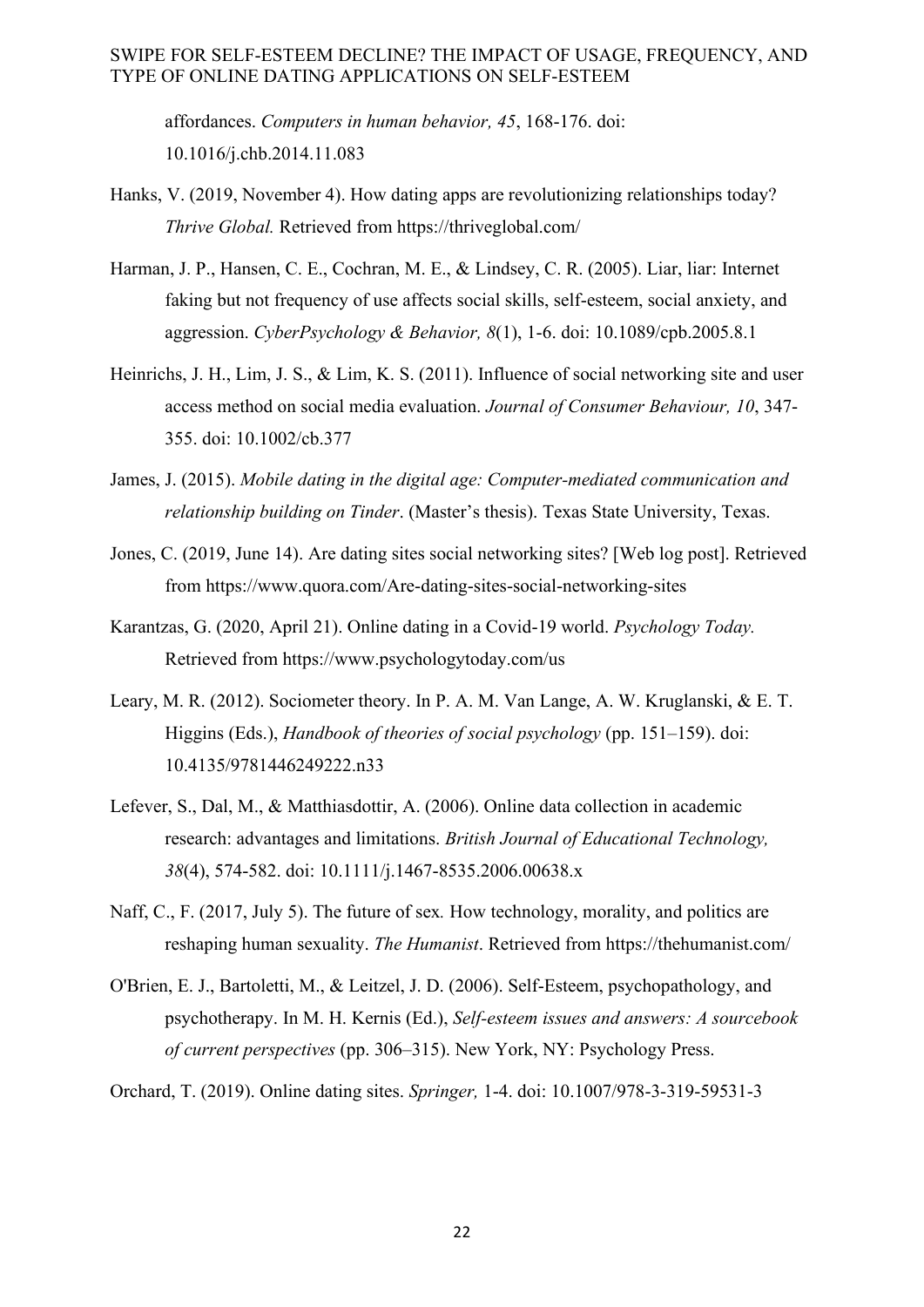- Pronk, T. M., & Denissen, J. J. (2020). A rejection mind-set: Choice overload in online dating. *Social Psychological and Personality Science, 11*(3), 388-396. doi: 10.1177/1948550619866189
- Ranzini, G., & Lutz, C. (2017). Love at first swipe? Explaining Tinder self-presentation and motives. *Mobile Media & Communication, 5*(1), 80-101. doi:10.1177/2050157916664559
- Rönnestad, M. (2017). *Swiping right for love?: A study about the relationship between Tinder usage and self-esteem.* (Bachelor´s thesis). Uppsala University, Uppsala.
- Rosen, L. D., Whaling, K., Carrier, L. M., Cheever, N. A., & Rokkum, J. (2013). The media and technology usage and attitudes scale: An empirical investigation. *Computers in human behavior, 29*(6), 2501-2511. doi: 10.1016/j.chb.2013.06.006
- Rosenfeld, M., Thomas, R. J., & Hausen, S. (2019). Disintermediating your friends: How online dating in the United States displaces other ways of meeting. *Proceedings of the National Academy of Sciences, 116*(36), 17753-17758. doi: 10.1073/pnas.1908630116
- Sampasa-Kanyinga, H., & Lewis, R. F. (2015). Frequent use of social networking sites is associated with poor psychological functioning among children and adolescents. *Cyberpsychology, Behavior, and Social Networking, 18*(7), 380-385. doi: 10.1089/cyber.2015.0055
- Saygılı, G., Kesecioğlu, T. I., & Kırıktaş, H. (2015). The effect of educational level on selfesteem. *Journal of Research in Education and Teaching, 21*, 1. Retrieved from http://www.jret.org/FileUpload/ks281142/File/21c..gizem\_saygili.pdf
- Setia, M. S. (2016). Methodology series module 3: Cross-sectional studies. *Indian journal of dermatology, 61*(3), 261-264. doi: 10.4103/0019-5154.182410
- Shimokobe, T., & Miranda, M. A. (2018). *I have clout. Swipe right: Dating apps and implications on self-esteem and body image.* (University publication). California Polytechnic State University, San Luis Obispo.
- Skelly, A. C., Dettori, J. R., & Brodt, E. D. (2012). Assessing bias: the importance of considering confounding. *Evidence-based spine-care journal, 3*(1), 9-12. doi: 10.1055/s-0031-1298595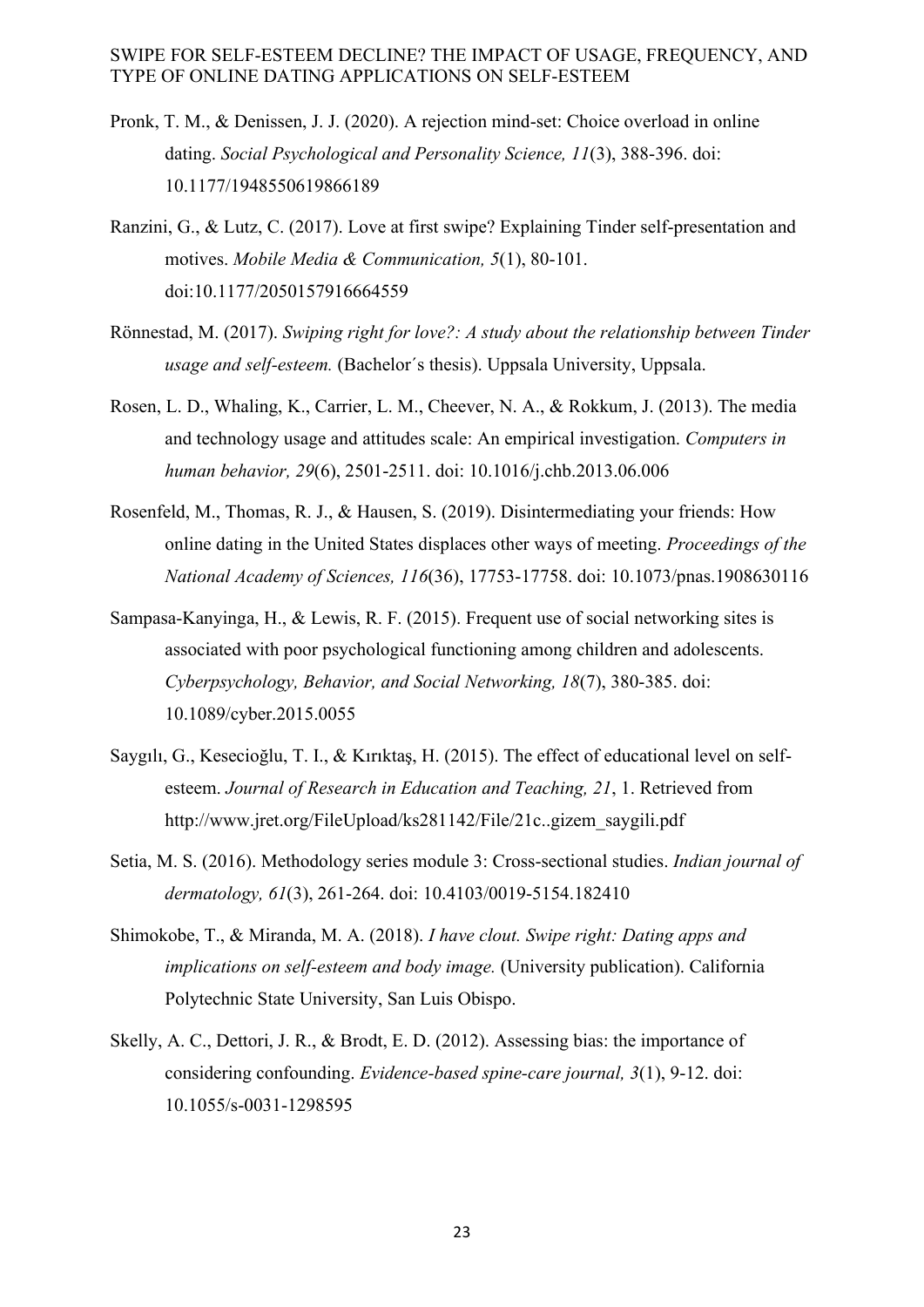- Smith, A. (2016, February 11). 15% of American adults have used online dating sites or mobile dating apps. *Pew Research Center.* Retrieved from https://www.pewresearch.org/
- Statista (n.d.). *Online dating (worldwide)* [2017 2024]. Retrieved April 22, 2020 from https://www.statista.com/
- Statista (n.d.). *Most popular dating apps in the U.S. 2019, by audience size (U.S.)* [2019]. Retrieved April 22, 2020 from https://www.statista.com/
- Strubel, J., & Petrie, T. A. (2017). Love me Tinder: body image and psychosocial functioning among men and women. *Body image, 21*, 34-38. doi: 10.1016/j.bodyim.2017.02.006
- Sullivan, A. (2020, March 27). Love in the time of coronavirus: COVID-19 changes the game for online dating. *DW.* Retrieved from https://www.dw.com/en/top-stories/s-9097
- Tyson, G., Perta, V. C., Haddadi, H., & Seto, M. C. (2016). A first look at user activity on Tinder. *IEEE*, 461-466. Retrieved from https://ieeexplore.ieee.org/abstract/document/7752275/citations?tabFilter=papers
- Waite, L., & Lehrer, E. (2003). The benefits from marriage and religion in the United States: A comparative analysis. *Population and Development Review, 29*(2), 255-275. doi: 10.1111/j.1728-4457.2003.00255.x
- Whitley, R. (2018, October 18). Are dating apps damaging our mental health? *Psychology Today.* Retrieved from https://www.psychologytoday.com/us
- Wright, D. B., London, K., & Field, A. P. (2011). Using bootstrap estimation and the plug-in principle for clinical psychology data. *Journal of Experimental Psychopathology, 2*(2), 252-270. doi: 10.5127/jep.013611
- Zeigler-Hill, V. (2011). The connections between self-esteem and psychopathology. *Journal of Contemporary Psychotherapy, 41*(3), 157-164. doi: 10.1007/s10879-010-9167-8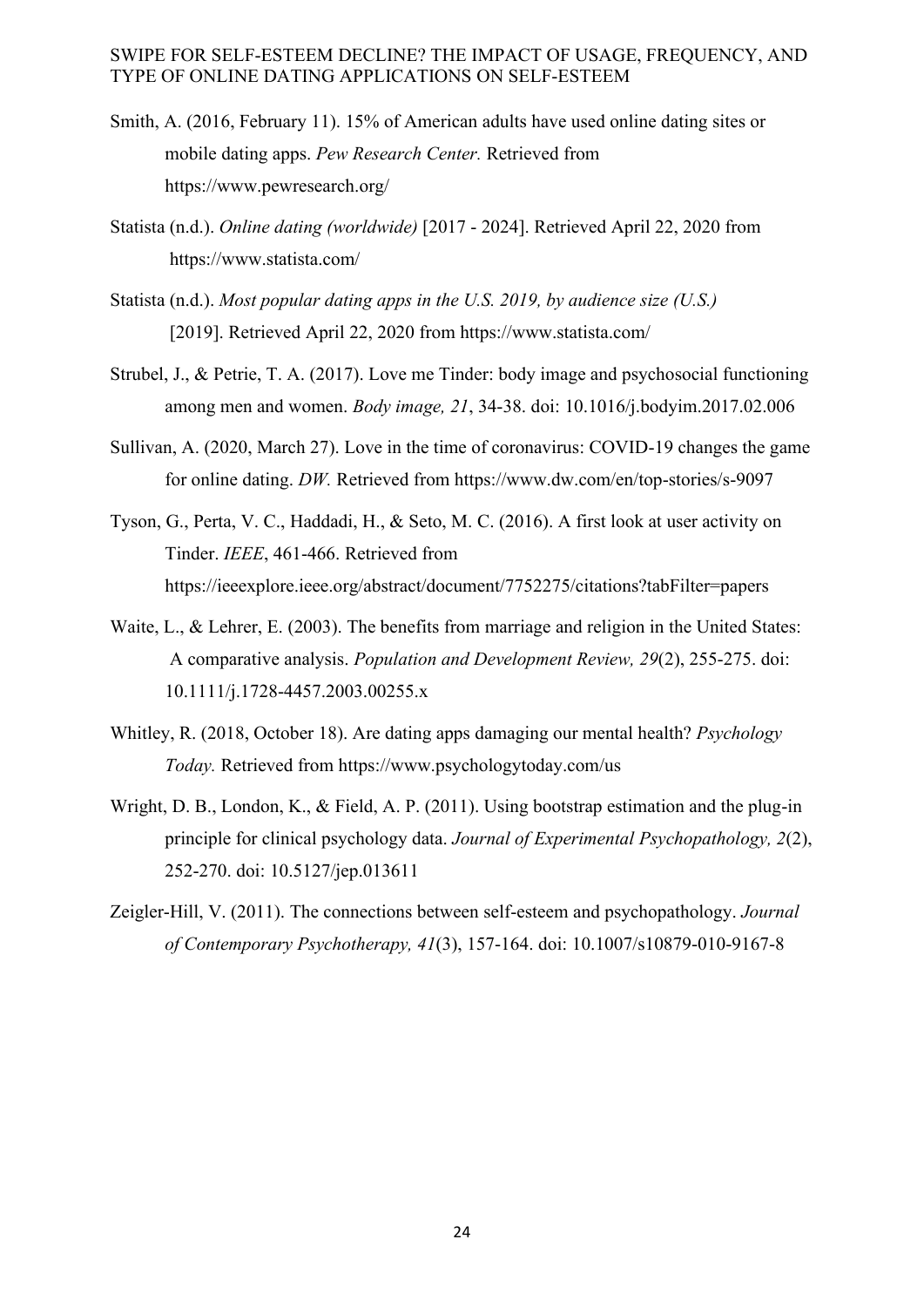# Appendices

# Appendix A

# Online survey

Please fill in the following questions on your demographics.

What is your age?

 $\mathcal{L}$ 

What is your gender?

- o Male
- o Female
- o Other, namely: \_\_\_\_\_
- o Prefer not to answer

What is your nationality?

- o Dutch
- o German
- o Other, namely: \_\_\_\_\_

Do you use online dating sites or mobile dating apps?

- o Yes, I use it currently
- o Yes, I used it in the past
- o No, I never used it

Which site or app do/did you use?

- o Tinder
- o Lovoo
- o Bumble
- o Badoo
- o Other, namely \_\_\_\_\_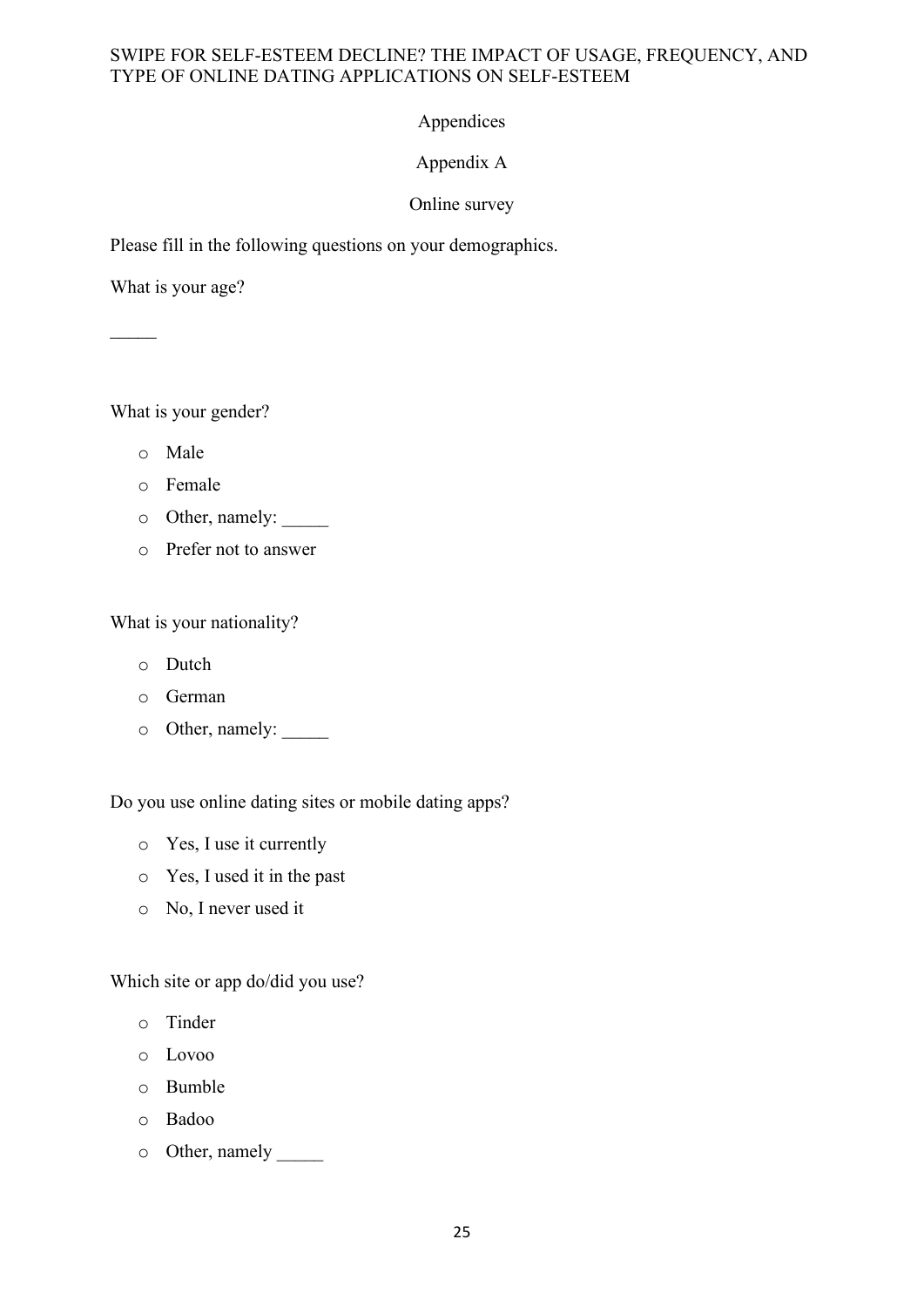How often do you make use of online dating apps/websites? How often have you made use of online dating apps/websites in the past?

- o Once a month
- o 2-3 times a month
- o Once a week
- o 2-3 times per week
- o 4-5 times per week
- o Daily

How often do you make use of online dating apps/websites per day? How often have you made use of online dating apps/websites per day in the past?

- o 2-3 times per day
- o 4-6 times per day
- o Once an hour
- o 2 or more times per hour

Please rate how strongly do you agree or disagree with the following statements.

|                                                         | <b>Strongly Agree</b> | Agree | Disagree | <b>Strongly Disagree</b> |
|---------------------------------------------------------|-----------------------|-------|----------|--------------------------|
| On the whole, I<br>am<br>satisfied with myself.         |                       |       |          |                          |
| At times I think I am not<br>good at all.               |                       |       |          |                          |
| I feel that I have a number<br>of good qualities.       |                       |       |          |                          |
| I am able to do things as<br>well as most other people. |                       |       |          |                          |
| I feel I do not have much to<br>be proud of.            |                       |       |          |                          |
| I certainly feel useless at<br>times.                   |                       |       |          |                          |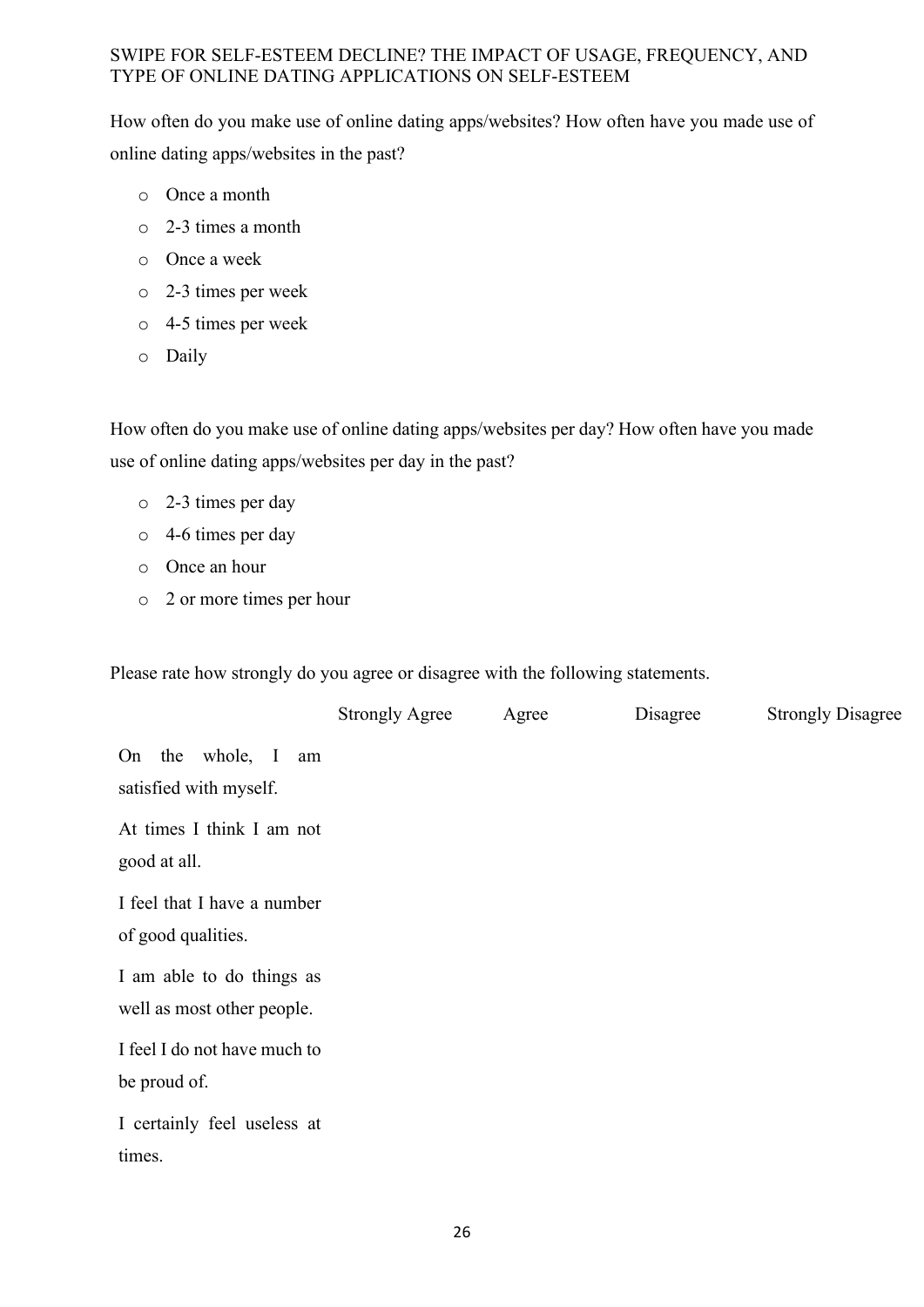I feel that I'm a person of worth, at least on an equal plane with others.

I wish I could have more respect for myself.

All in all, I am inclined to feel that I am a failure.

I take a positive attitude towards myself.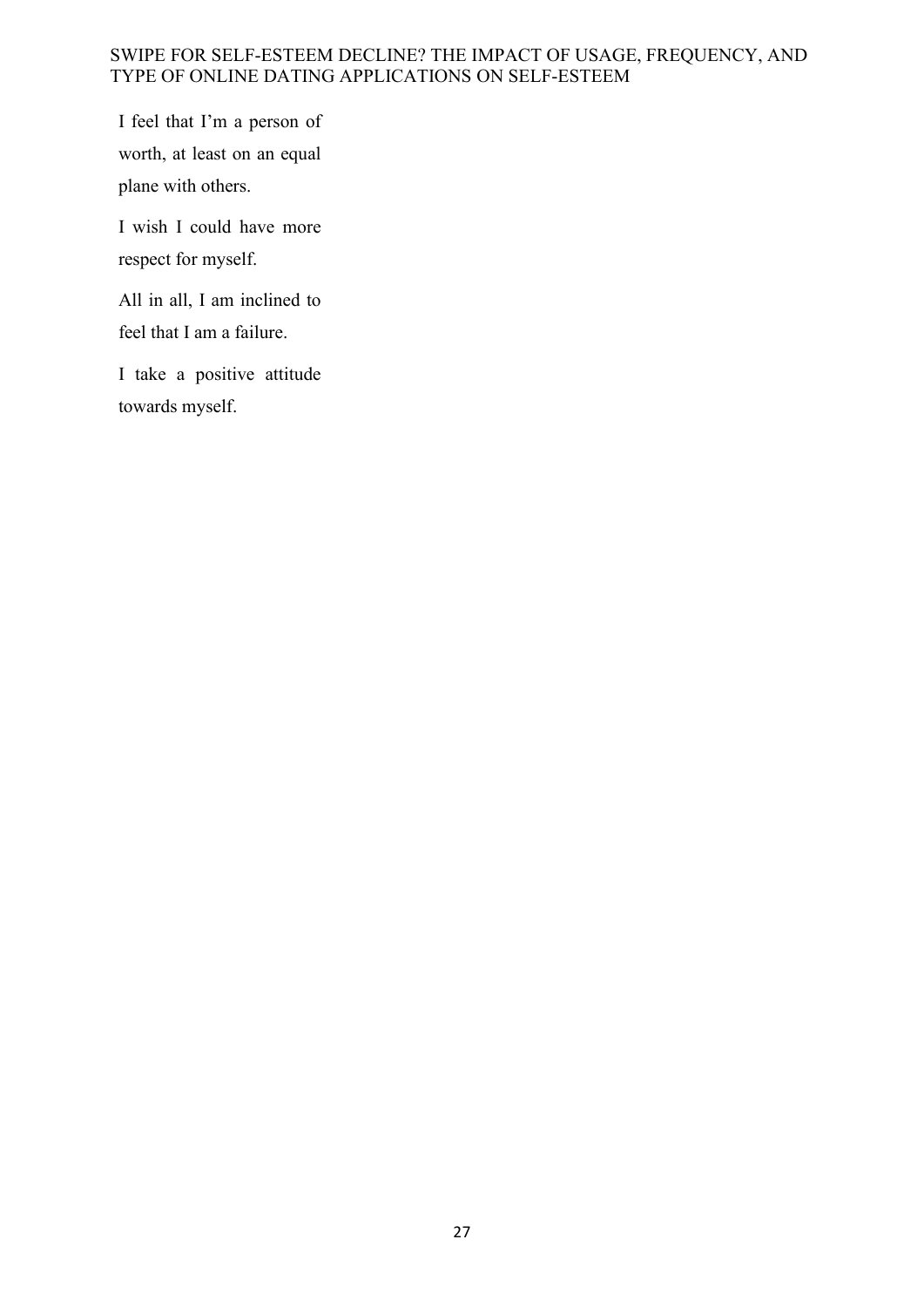## Appendix B

### Informed consent

Dear participant,

You are being invited to participate in a research study about "Mental wellbeing in an era of online dating". This study is being done by a group of third-year Psychology students from the University of Twente from the Faculty of Behavioural, Management, and Social Sciences at the University of Twente.

The purpose of this research is to investigate the relationship between online dating and different facets of mental wellbeing and will take approximately 20-30 minutes to complete. The data collected in this online survey will be treated strictly confidential. As such, all analysis of the collected data occurs anonymously and only for the purpose of this study. If the data is published, measures will be taken to ensure that no data of any individual is recognizable as such.

Your participation in this study is entirely voluntary and you can withdraw at any time. There are no right or wrong answers to the questions. Try to go along with the first thoughts you have.

We believe there are no known risks associated with this research study. We will minimize any risks by safely storing the data and anonymize all of your answers. However, during the study you are asked to individually self-reflect upon different constructs of your current mental wellbeing level. If you have the feeling that your current level of mental well-being is at risk we kindly invite you (if you are a student of the University of Twente to contact the student psychologist (please contact the secretariat of SACC on office hours: +31 53 489 2035 or visit the desk in the Vrijhof, 3rd floor, room 311) or your study advisor) to get help by contacting self-help hotlines (https://www.nhs.uk/conditions/stress-anxiety-depression/mental-healthhelplines/).

Study contact details for further information:

Miriam Sanhaji, m.sanhaji@student.utwente.nl

Charlie Chrie, c.s.chrie@student.utwente.nl

Lea Faesing, l.m.faesing@student.utwente.nl

Thank you for your participation.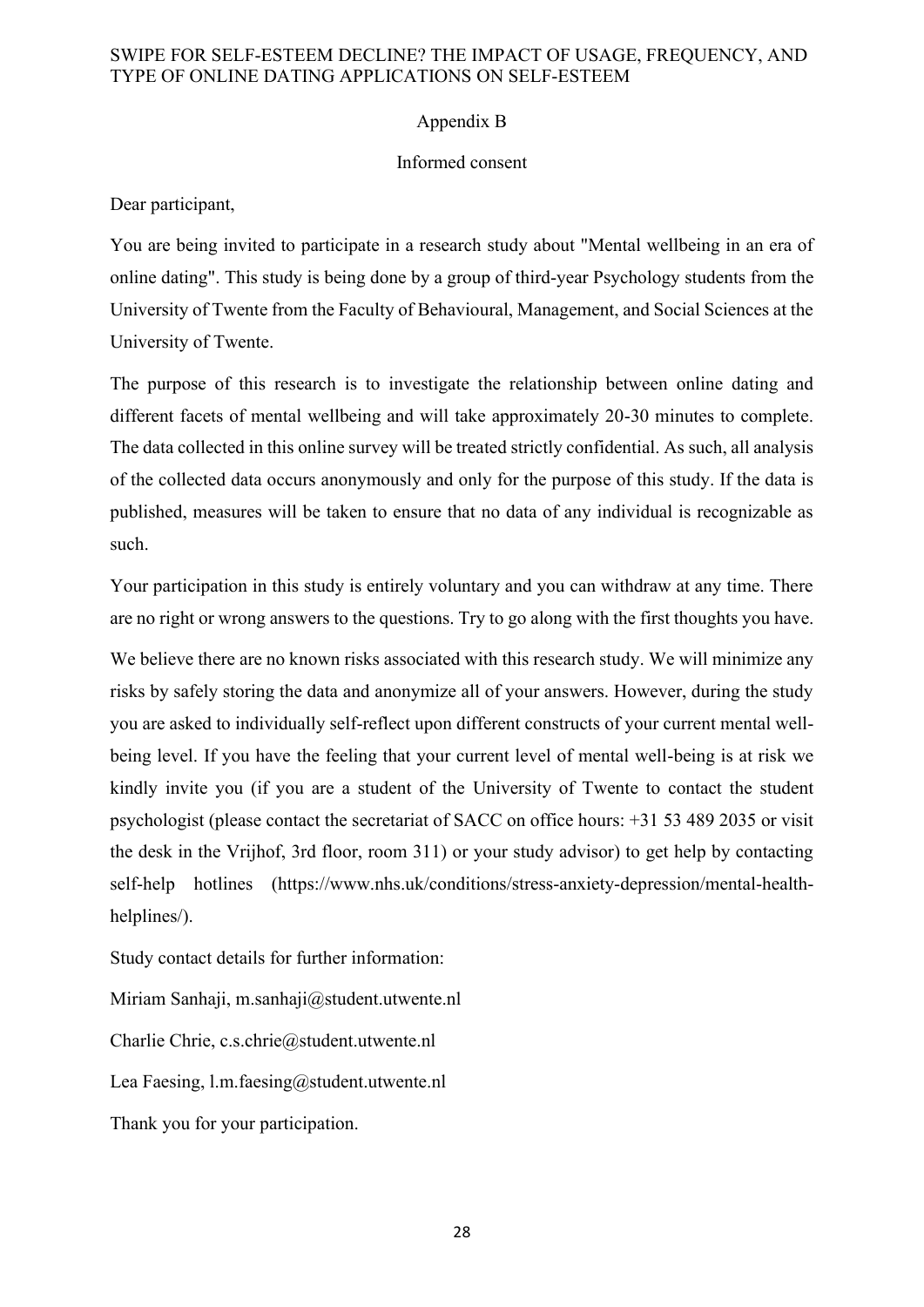**In compliance with the EU General Data Protection Regulation GDPR for collection of new data active, informed consent is required.**

**I understand and consent that:**

**1. I am 18 years old or older.**

**2. The procedure will approximately take 20-30 minutes.**

**3. I understood the content and agreed to contribute my data for the use of this research.**

**4. I can withdraw from this research at any time by informing the researchers and all my data will be deleted.**

**5. My personal information will be anonymised to protect my privacy.**

**6. With my permission, I agree that all my data can be evaluated and used for the research.**

**7. I have been given the guarantee that this research project has been reviewed and approved by the BMS Ethics Committee. For research problems or any other questions regarding the research project, the Secretary of the Ethics Commission of the faculty Behavioural, Management and Social Sciences at the University of Twente may be contacted through ethicscommittee-bms@utwente.nl**

In the case of questions or ambiguities, the researchers Miriam Sanhaji (m.sanhaji@student.utwente.nl), Charlie Chrie (c.s.chrie@student.utwente.nl) , Lea Faesing  $(l.m.faesing@student.utwente.nl)$  will be available in order to help.

- o Yes, I do consent.
- o No, I do not consent.